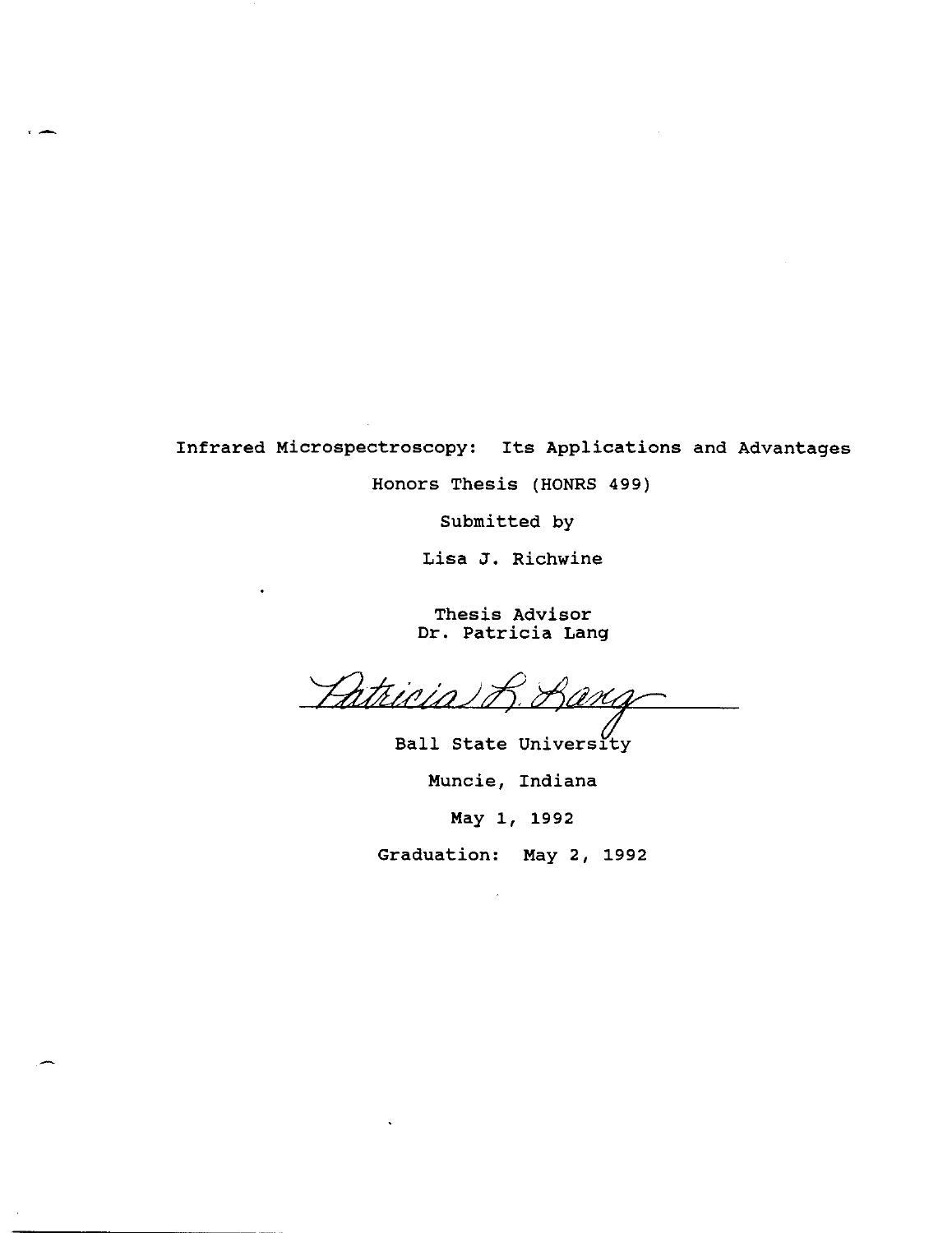

#### ABSTRACT

Infrared microspectroscopy is a versatile technique for analyzing microscopic and macroscopic samples. The research reported here demonstrates the number of different sampling techniques that can be performed using an infrared microscope accessory. It has been used to characterize tomato cuticle extracts and in conjunction with a visible microspectroscopy to characterize pigments from Byzantine manuscripts.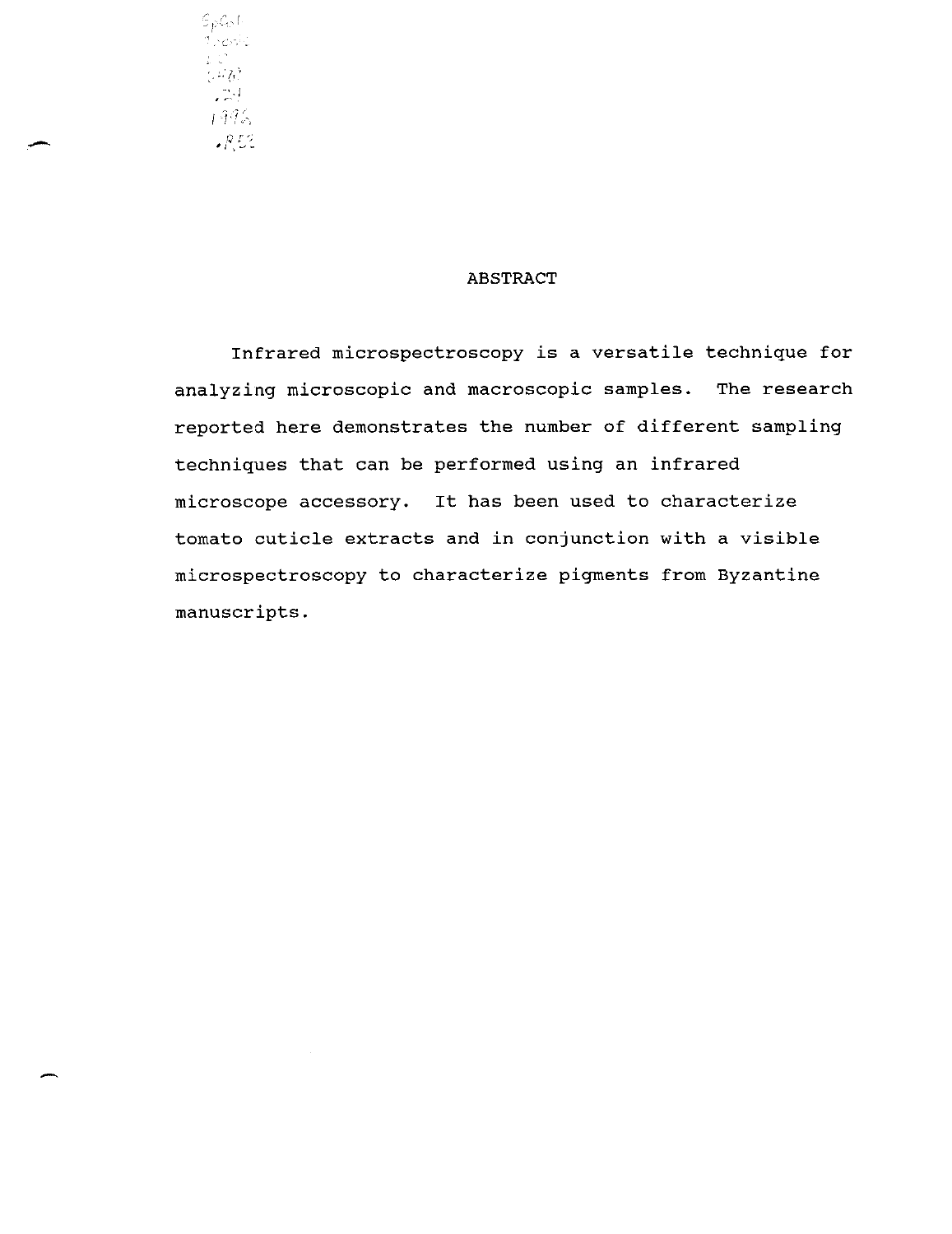#### Part I

#### SAMPLING TECHNIQUES USING THE IR MICROSCOPE

### Introduction

-

Infrared microspectroscopy is an effective way of determining the composition of a microscopic particulates. This system is capable of obtaining information on samples that are as small as 10 microns. More interestingly, it provides versatility in sampling both macroscopic and microscopic amounts of material. There are four basic types of experiments that can be done using a microscope: transmission, specular reflection, diffuse reflection, and absorption-reflection (1).

Transmission spectroscopy is the most common type of experiment done in infrared microspectroscopy. In this type of spectroscopy, light is sent through the sample and collected from the other side of it. The spectrum is then obtained from the measurement of the amount of light that is transmitted through the sample.

The major problem that arises in transmission spectroscopy is the fact that a sample has an optimal thickness that is dependent upon its components and the nature of the bonding. A particular sample may have the same thickness as another but absorb infrared radiation much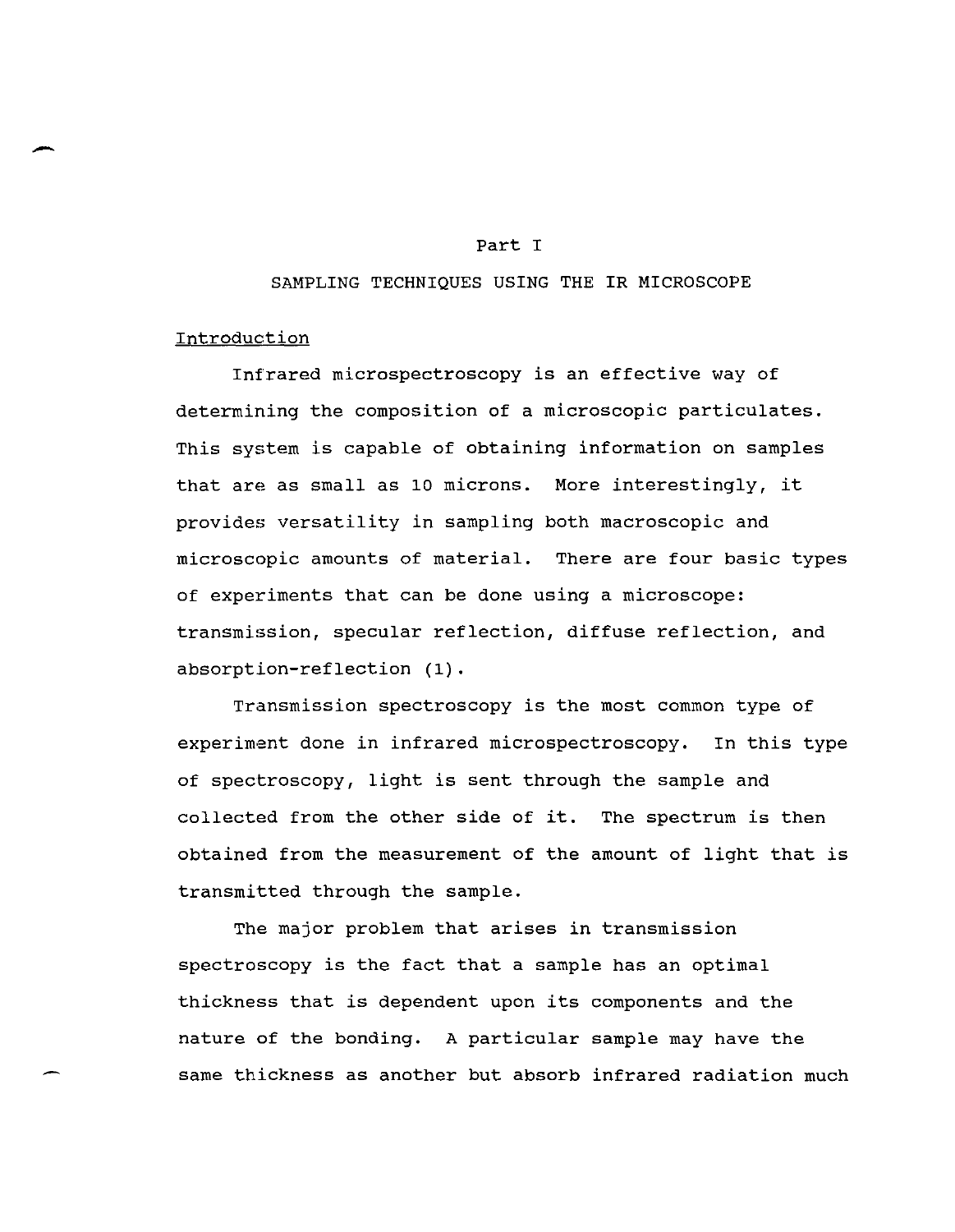more strongly. If a sample is highly absorbent it needs to be thinner. All samples need to be thin enough that light in the mid-infrared range can pass through them in order for this technique to work. In addition to sample thickness, the diameter is also important. If the sample is too small, diffraction occurs, which can result in improper detection.

Specular reflection is another type of experiment that can be done on the microscope. This type of spectroscopy requires nearly no sample preparation prior to taking the spectrum. Specular reflection experiments are used for thick samples or for samples that must be saved. It is also a valuable experiment for samples that are too difficult to flatten. The sample must be optically thick, and the composition must be uniform throughout the sample. The sample must also be relatively flat on the surface where the scans are being taken.

The theory behind specular reflection is that the angle of incidence equals the angle of reflection. This is accomplished by sending the infrared light to the sample, which then absorbs some of the light and reflects the rest of it. The reflected light is sent back through the upper cassegrainian arrangement and then sent back to the detector by a series of mirrors in the upper portion of the microscope. The resulting spectrum is a combination of absorbance and refractive index spectra. In order to put it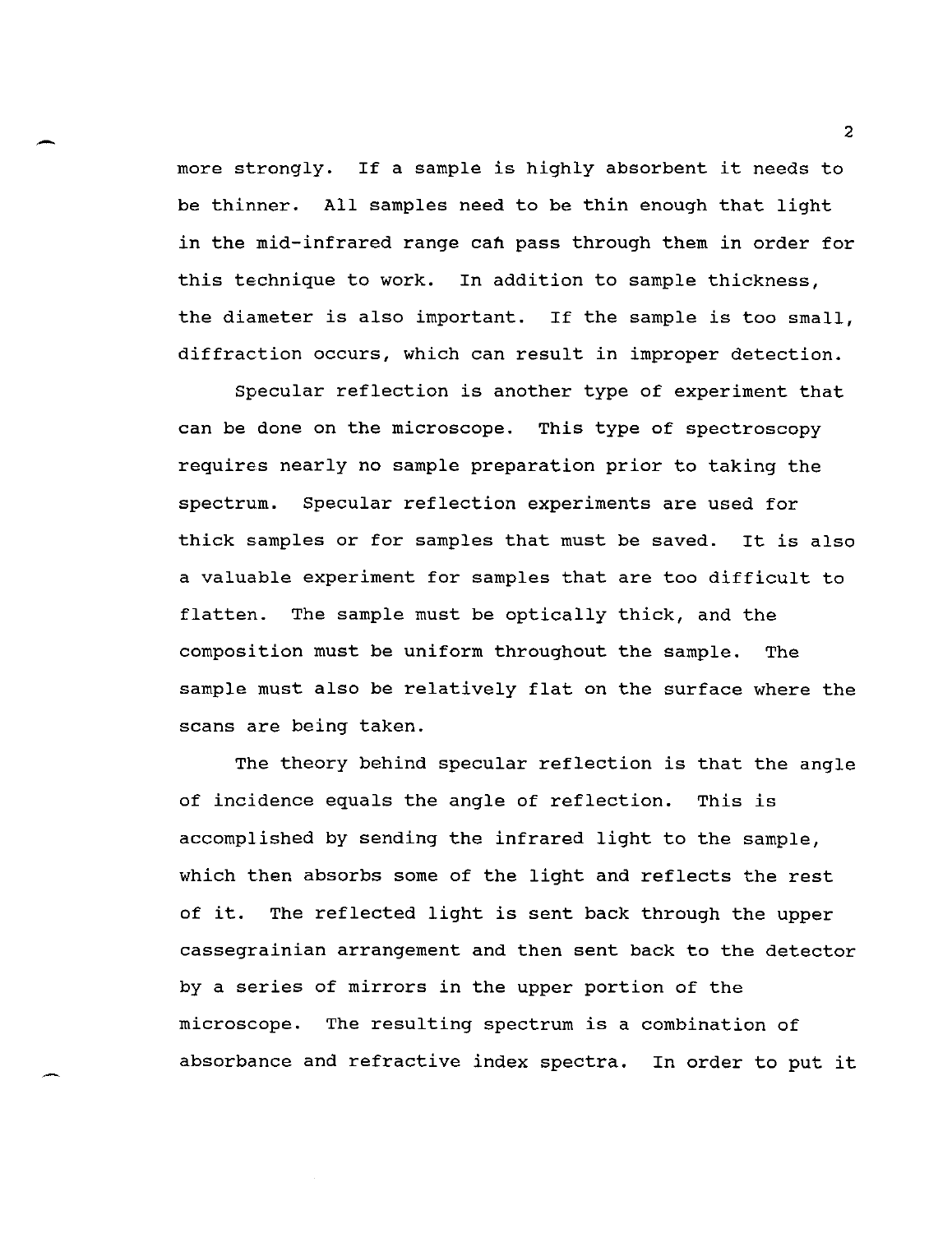into a form that is more familiar, the Kramer-Kronig program is used.

Diffuse reflection is the third type of experiment that can be done under the microscope. In diffuse reflection the sample is very grainy, which results in scattering the infrared radiation as it is reflected. Diffuse reflection is used for samples that are too thick and too powdery to take either a transmission spectrum or a specular reflectance spectrum. The sample is often mixed with KBr in order to make the sample less concentrated and more likely to diffuse the infrared light.

Absorption-reflection spectroscopy requires a sample that is considered to be a thin film. The thin film is in intimate contact with a reflective surface. The infrared light is sent through the sample and reflected back off of the metal substrate. This means that the light travels through the entire sample approximately twice.

#### Experiment

*A* 

The following experiment was performed using a nylon tie obtained from Dennison Manufacturing Co., Fastener Division located in Framingham, Maryland. The sample was not microscopic; however, it is a sample that can be used to illustrate transmission, diffuse reflection, and specular reflection. The absorption-reflection experiment is not conducted here.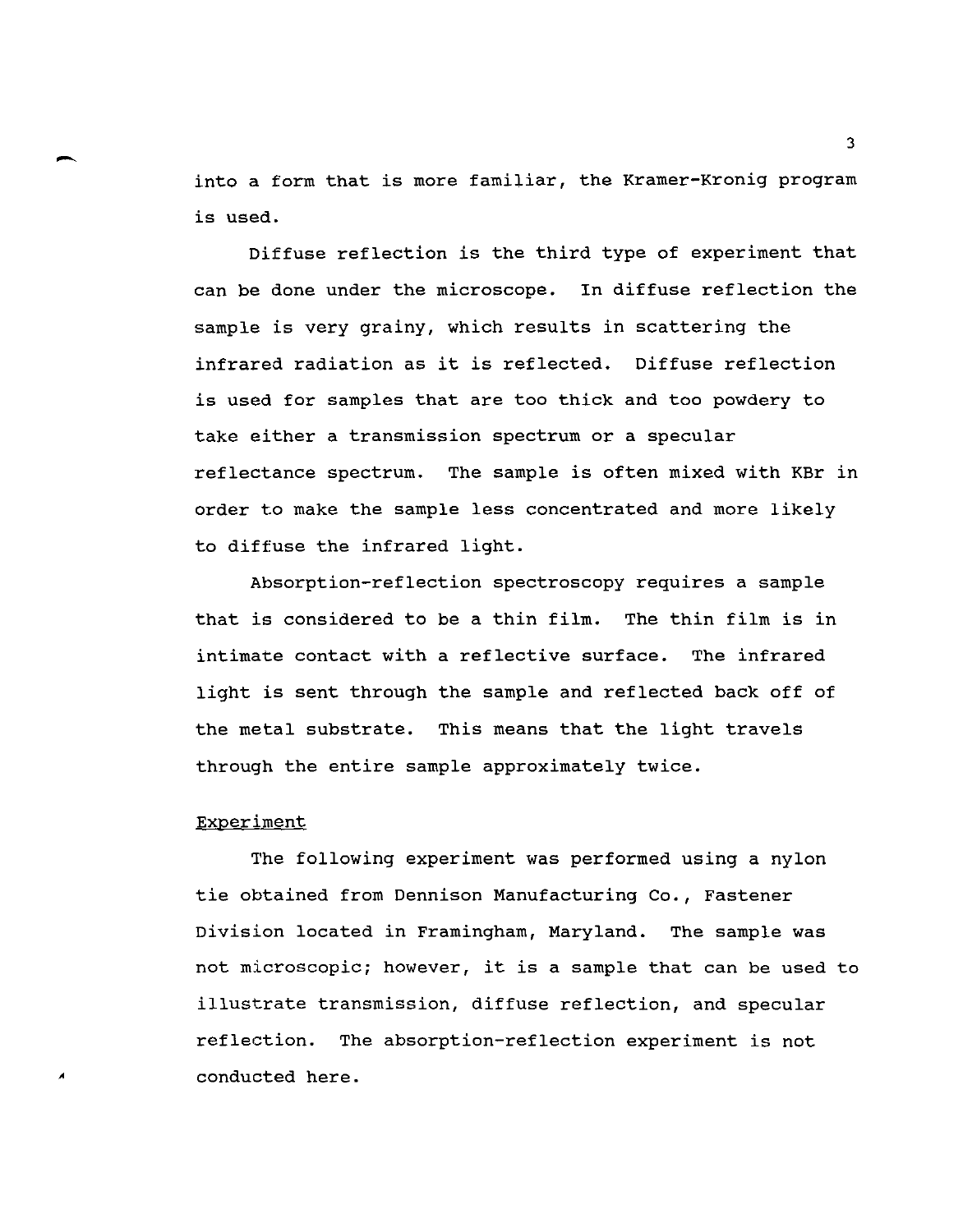#### **Transmi.ssion Experiment**

The nylon tie is shaved over a microscope slide using a razor blade. A shaving is then flattened, which is accomplished by rolling the tip of the probe over it and applying enough pressure to flatten the sample but not break it apart. The flattened shavings are then put onto a salt plate.

The next step is to put the sample under the microscope and focus it. The adjustable pin hole, or aperture, is then closed around the sample's image. The aperture defines the sample area that is to be scanned. After the sample spectrum is obtained, the sample is then moved out of view, and a background scan is obtained. The next step is to divide the sample spectrum by the background spectrum. This process ratios out the water, carbon dioxide, and other extraneous absorptions. Figure 1 shows the transmittance spectrum.

The number of scans obtained depends on the size of the sample after it is defined. The diameter of the sample should be at least ten microns, in order to prevent diffraction. The aperture is especially important in preventing stray light from going around the sample. The sample should not be too large or the transmitted energy will be too great. However, this size can be defined in order to reduce the amount of transmitted energy.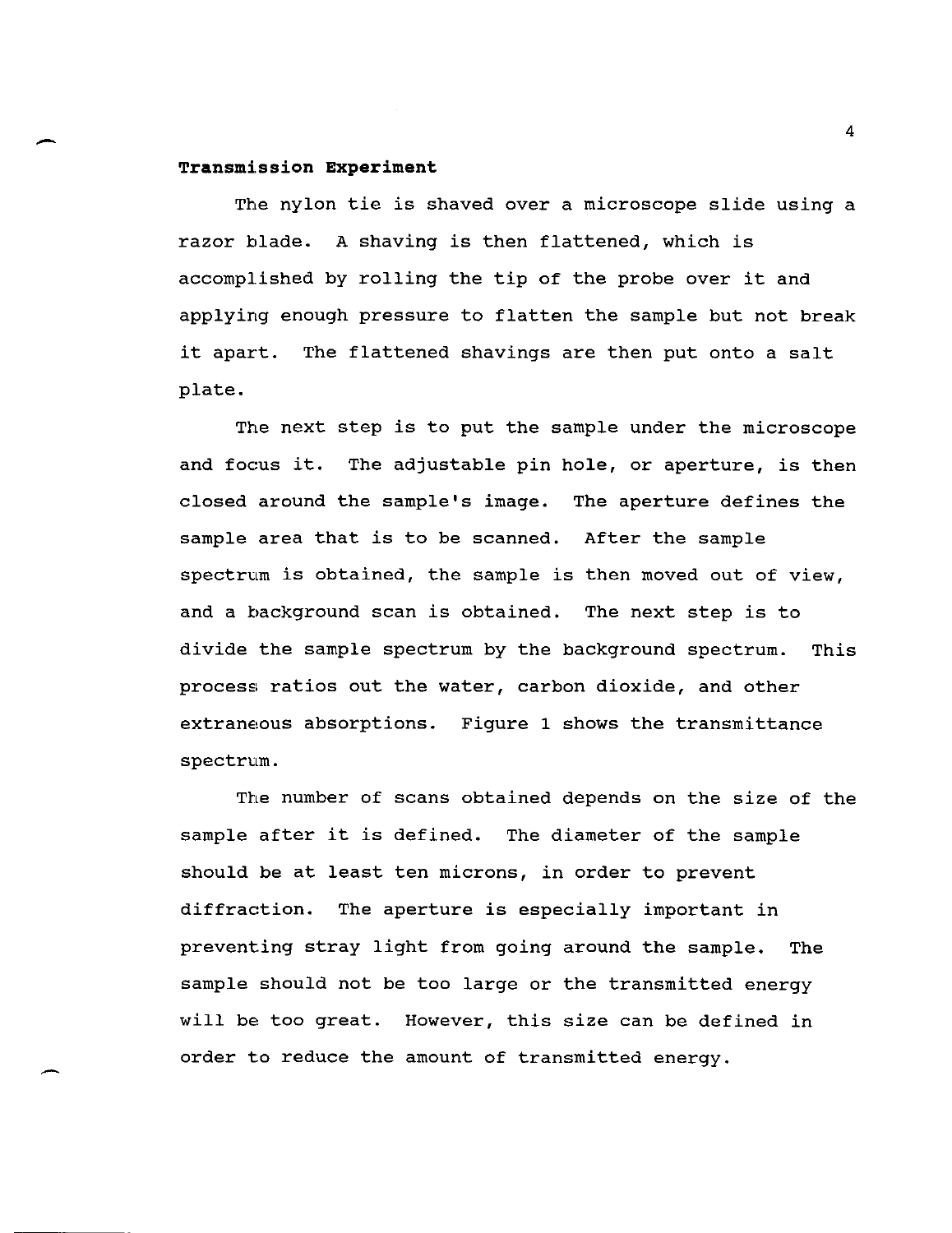#### **Specular Reflection Experiment**

In the specular reflection experiment, the tip of a nylon t:ie is cut off and placed on a slide. The nylon tip is placed under the microscope so that its grain is parallel to the beam, and the microscope is focused on the top of the sample. If the grain of the tie is not parallel to the beam the result is that the reflected light is diffused. The sample should be as smooth as possible with few grooves. The adjustable upper aperture is used, and the lower aperture is not needed due to the fact that the light never goes below the stage. Figure 2a shows a specular reflect:ance spectrum of the tie before the Kramer-Kronig transformation. The spectrum is really not interpretable due to the fact that the spectrum is a combination of an absorbance and a reflective index spectrum. The resulting spectrum is a collection of derivative-like peaks. Figure 2b shows the Kramer-Kronig correction of Figure 2a. This spectrum is now easier to interpret, and even though there are a few minor differences, the specular reflectance and the transmittance spectra have essentially the same peaks.

In the specular reflection experiment, the sample must be large (typically greater than 40  $\mu$ m) in diameter because the reflected signal is so small and because of instrumental constraints.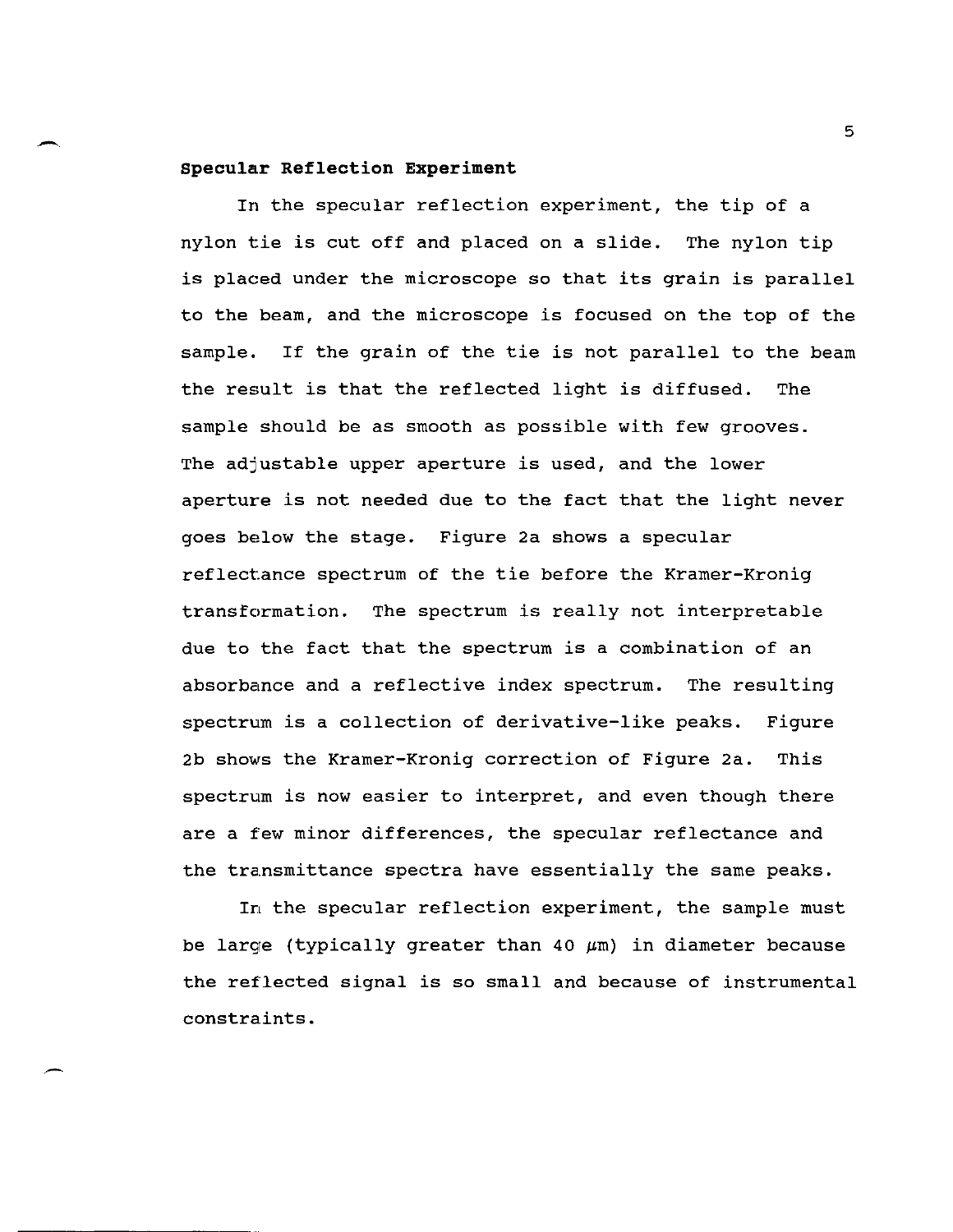# end of the contract of the contract of the contract of the contract of the contract of the contract of the contract of the contract of the contract of the contract of the contract of the contract of the contract of the con **Diffuse Reflection Experiment**

Diffuse reflection is used for samples that are too thick and too powdery to take a transmission spectrum or a specular reflection spectrum. The sample is often mixed with KBr in order to make the sample less concentrated and more likely to diffuse the infrared light. In this experiment the nylon tie is sanded with sandpaper. The grain of the sandpaper is measured to be between 40 and 80 microns. The sample spectrum is obtained from the samplecoated sandpaper surface and is referenced against the plain sandpaper. Figure 3a shows the diffuse reflectance spectrum before the Kebulka-Munk transformation. The peaks are similar in location to those of the transmission spectrum. Figure 3b shows the Kebulka-Munk spectrum of 3a. The Kebulka-Munk process transforms a diffuse reflectance spectrum into a transmittance spectrum. One can observe that the diffuse reflectance spectrum prior to transformation is quite interpretable. In diffuse reflection, the sample must also be large because of the weak signal involved.

This experiment shows three different techniques that can be used in infrared microspectroscopy. It is important to notice that the different experiments give somewhat differemt results even though the samples are of the same materials. This is due to the differences in how the light absorbs and how it is reflected.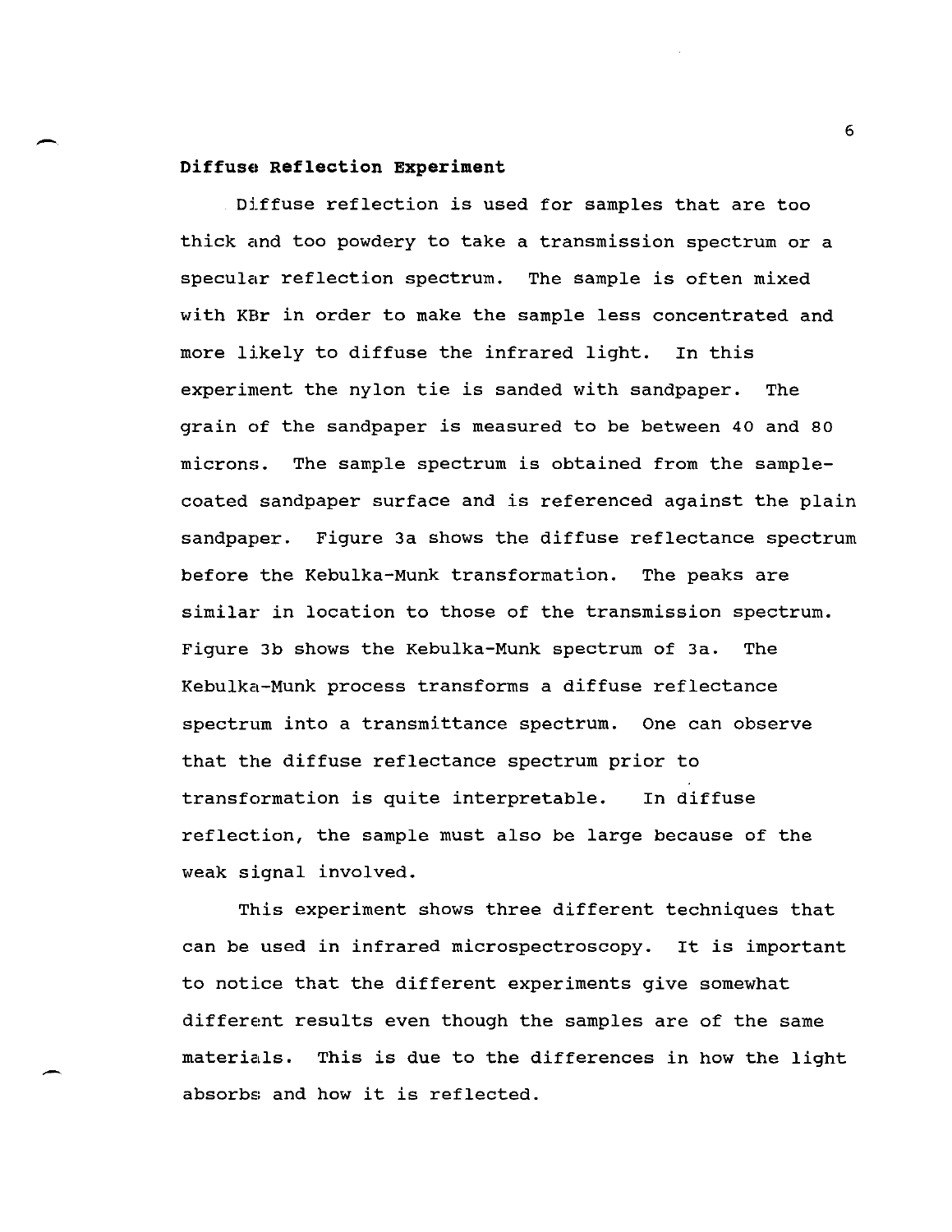#### Part II

#### IR STUDY OF TOMATO CUTICLE EXTRACTIONS

## Introduction

Pesticides are frequently considered to be hazardous to the environment. In addition, many of the targeted pests develop resistance to the old pesticides. As a result, many companies are developing new pesticides, which must meet many government regulations.

One of the important studies that must be conducted on pesticides includes the penetration into a plant cuticle. Tomato cuticles are often used to study a pesticide's ability to penetrate because of the ease in which they are prepared. However, studies done on tomato cuticles may or may not: model pesticide penetration in other plants. A first attempt to study the effectiveness of such modelling is to characterize tomato cuticle extractions as a function of maturation and extraction time.

#### Experiment

Spectra were obtained on a Perkin-Elmer 1760X FTIR coupled to a Perkin-Elmer microscope. The extractions of the cuticular wax from tomato cuticles at four different maturat:ion stages were carried out and given to us by Dow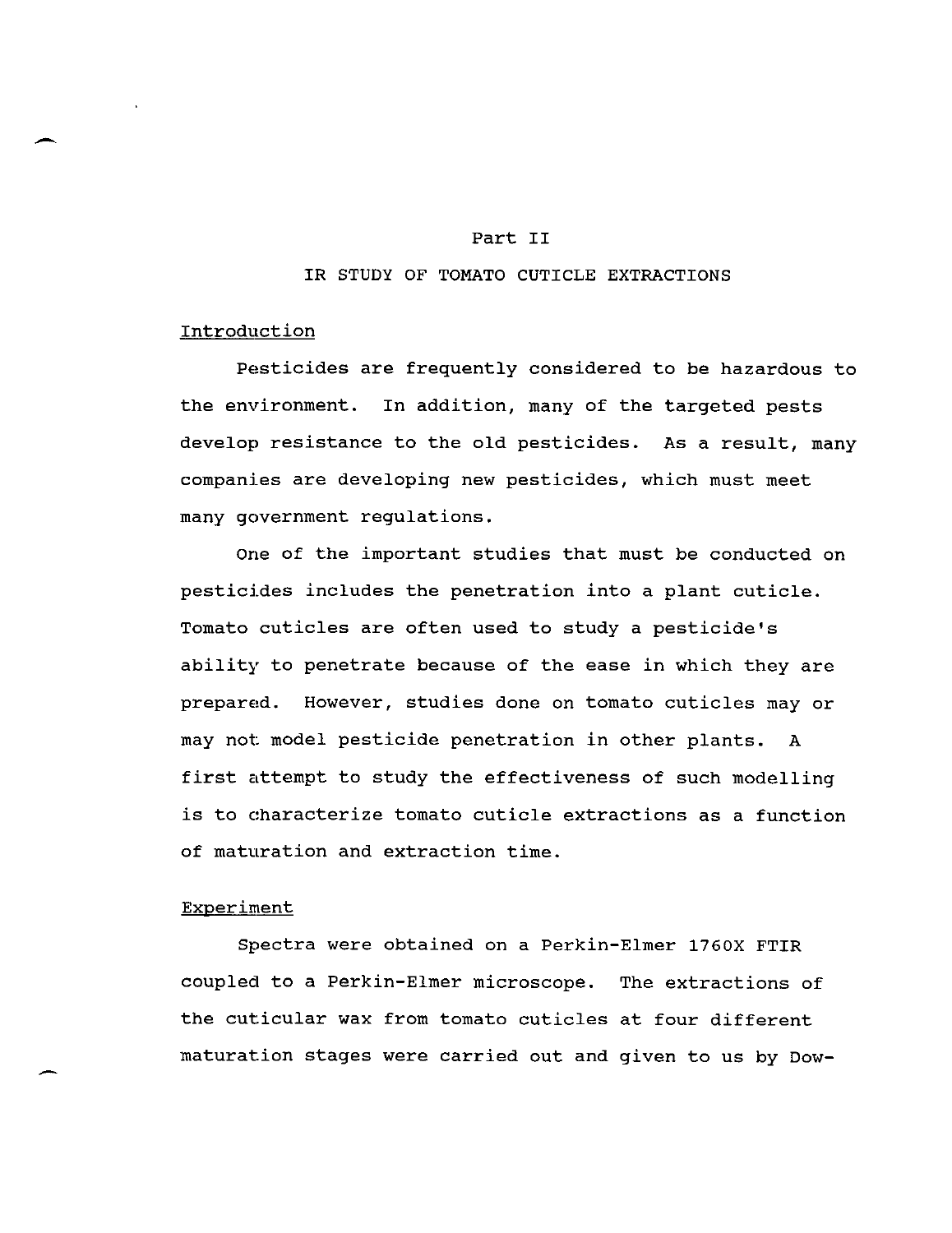Elanco personnel.

The experiment was conducted by placing one milliliter of carbon tetrachloride to each of the sixteen bottles. After dissolving the cuticular wax, 0.10 microliters of the solution is placed onto a KBr plate. This amount varied with the number of the extract for each stage. The infrared transmission spectrum is then taken. The resolution is set at  $4 \text{ cm}^{-1}$ , and a gain of 1.

#### Results and Discussion

The IR spectra of tomato cuticles vary with the maturat:ion stage of the cuticle as Figure 4 shows. The differemces represent the differences in the chemical composition between stages, provided the extractions were done in a reproducible manner. The differences are slight, but measurable, and most notably occur in the relative intensities of the two carbonyl absorptions.

Secondly, the IR spectra vary with extraction time. The first extract appears to pull off primarily esterified long chain fatty acids, presumably those extracuticular in nature. The second removes phenols and non-esterified fatty acids; the third, long chain fatty acid esters, presumably of an intracuticular nature; and the fourth, alcohols.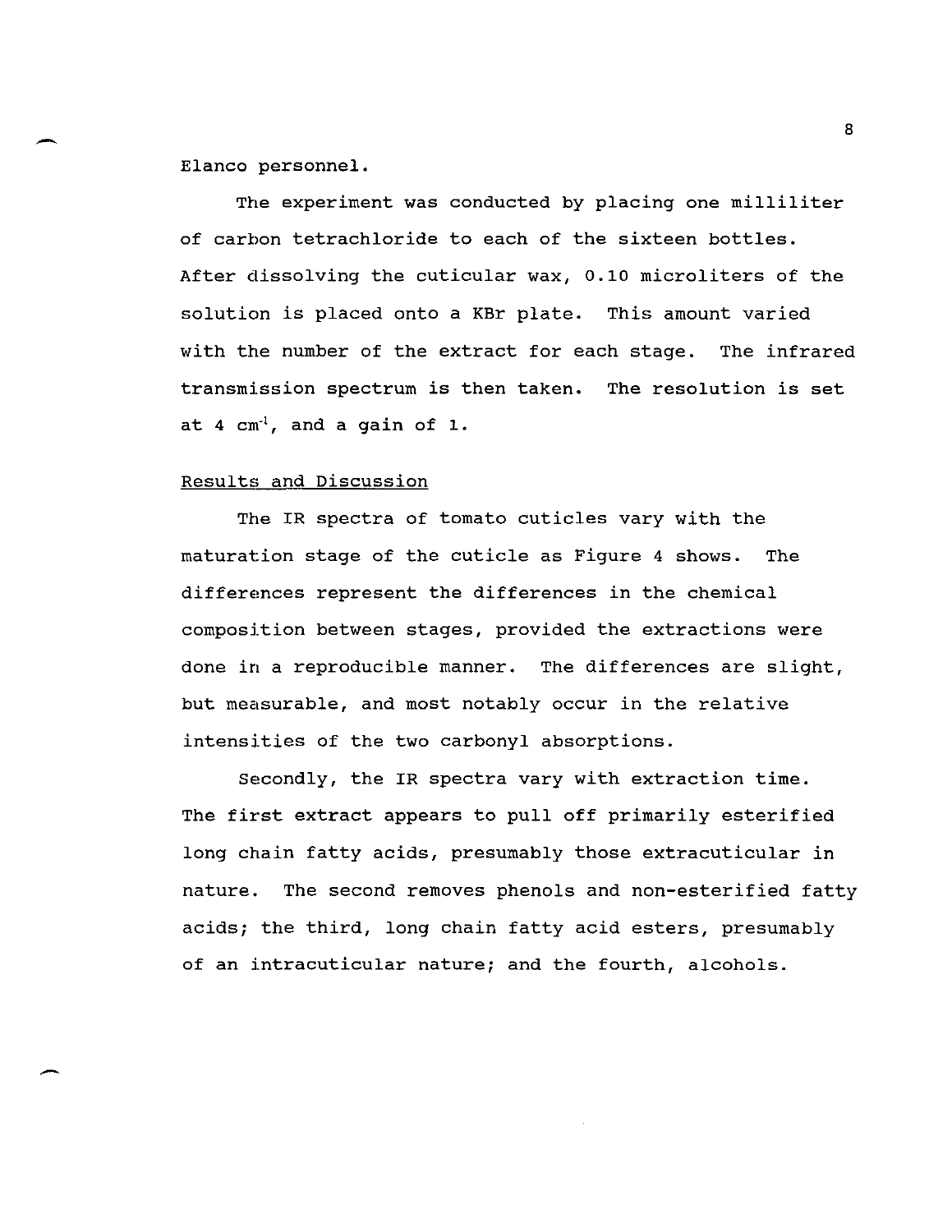#### Part III

#### IR CHARACTERIZATION OF PAINTS REMOVED FROM ANCIENT MANUSCRIPTS

#### Introduction

This study involved the characterization of pigments used in artistic works of various times. Infrared microspectroscopy is very valuable in this type of work as it allows for small samples, which helps to protect the original work. In many of these samples, it is possible to do either the transmission or reflection experiment, and which of these is carried out depends on how absorbing the pigment is.

In this experiment, the red pigments from medieval illuminated Byzantine manuscripts are sampled (2). These manuscripts are housed in Special Collections at the University of Chicago library. The manuscripts range in dates from the 10th century to the 13th century or later. The titles of the manuscripts that have been sampled for this experiment include the Elfleda-Bond Goodspeed Gospel, MS #1054, The Rockefeller-McCormick New Testament, MS #965, the Chrysanthus Gospel, MS #131, and the Greek Gospel, MS #232. All of these manuscripts have been sampled, but the Elfleda-Bond Goodspeed Gospel could not be resampled for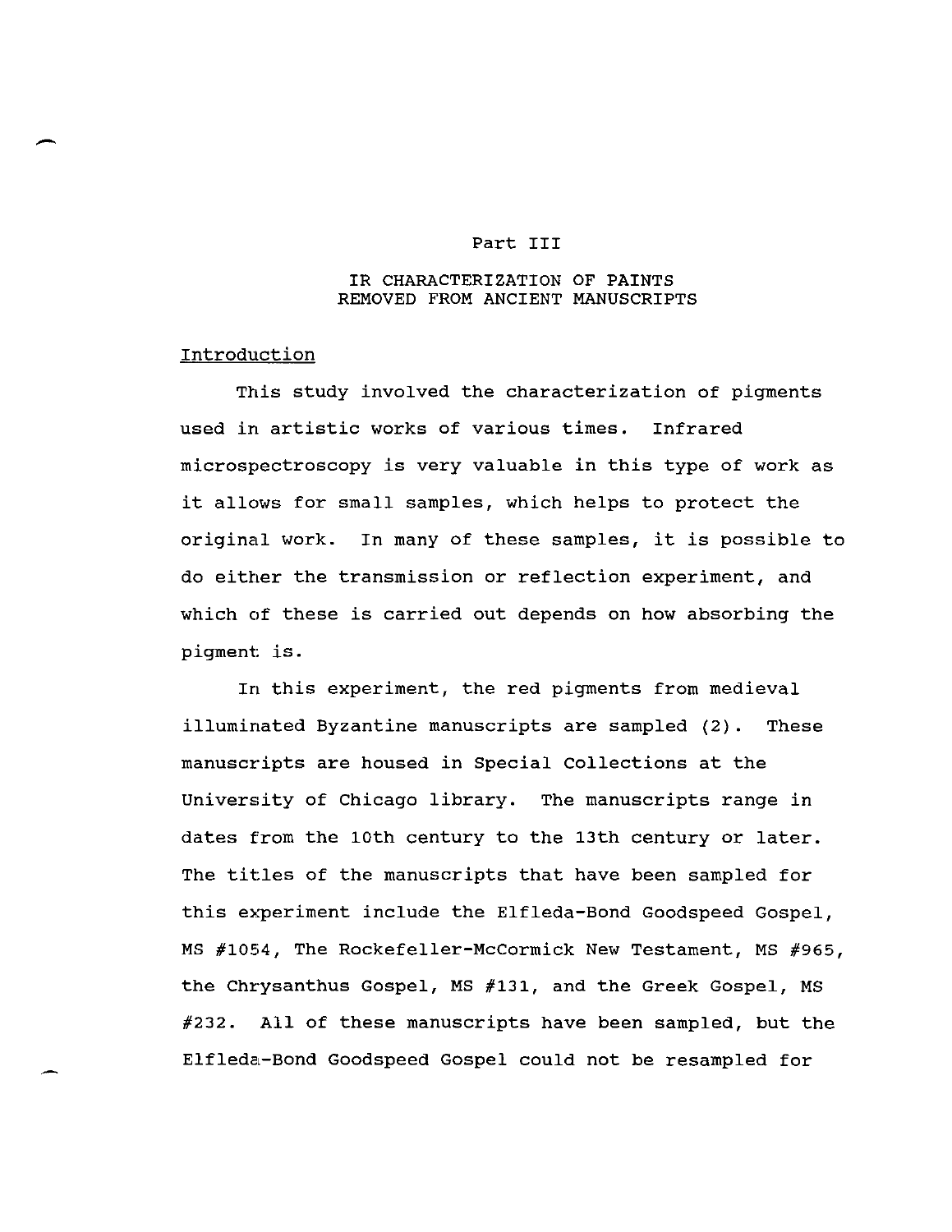further studies. The manuscripts are written in Greek and describe the life of Christ. In the text, there are illuminations that depict various biblical scenes. It is believed that monks during the middle ages wrote and painted these works of art.

The pigments that are being studied are believed to be anthraquinone derivatives. The major dyes that have been considered are kermesic acid, carminic acid, laccaic acid, alizarin and purpurin, which are shown in Figure 5. The kermesic acid, carminic acid, and lac are derived from a various species of beetles. Alizarin and purpurin come from madder plant root, and have also been found to be very common in areas such as ancient Egypt, Persia, and India.

The characterization of the anthraquinone pigments is accomplished by looking at the carbonyl region of the spectrum. The.location and presence of the carbonyl absorpt:ions of the molecules are affected by the substituents near it. For instance, an  $\alpha$ -hydroxy substituted carbons could result in hydrogen bonding with the carbonyl, which would shift the frequency of absorption. Bloom et al. indicate that this is the case. They show that the number of hydroxy substituents present on the anthraquinone affects the carbonyl frequencies. A summary of the work by Bloom et al. is given in Table 1 (3).

In addition, it is thought that the most common recipe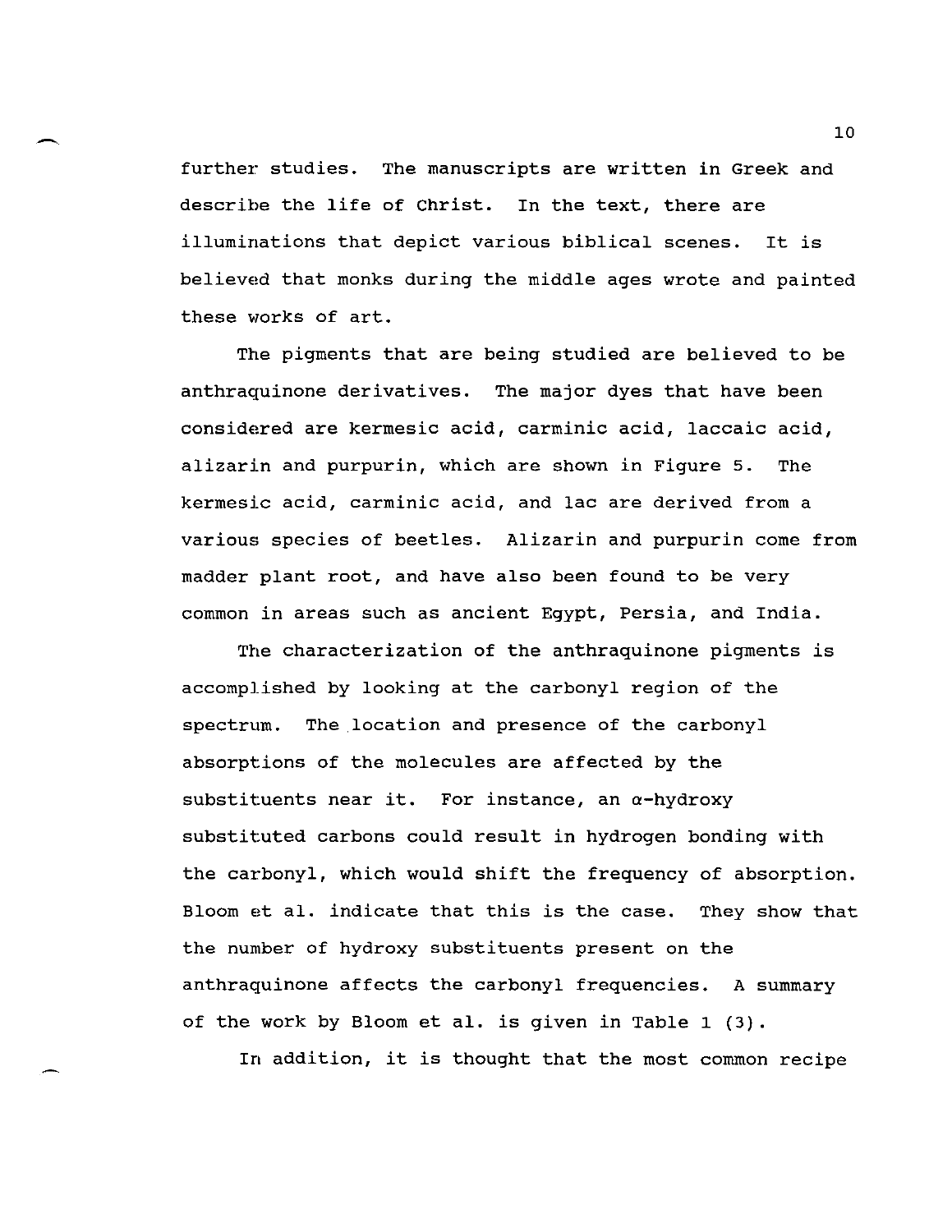$\overbrace{ }$ <br> $\overbrace{ }$ <br> $\overbrace{ }$ for making these pigments resulted in an metal complex with the insect extract, which is termed a lake. Therefore, it is important to look in the visible region of the electromagnetic spectrum in order to determine if such a complex has formed, which was done by P. Lang at Miami University in Oxford, Ohio. This complex could also result in shifting of the peaks in the carbonyl region as the metal binds to the carbonyl and to an  $\alpha$ -oxygen.

### Experiment

The samples were removed from the manuscripts very carefully in order not to do any damage. In the sampling process, a stereoscope is placed over the manuscript, and a fine scalpel is used to lift a small sample of the pigments off. The sample sizes ranged from  $4\,\mu$ m to  $40\,\mu$ m. These were then transported back to the lab between two microscope slides that had been scraped to rid them of contaminants.

The standards of carminic acid and the carminic acid lake were obtained from Aldrich Chemical Co. The red mercuric sulfide was obtained from J. T. Baker Chemical Co., Phillipsburg, N. J. The kermesic acid standard was obtained from D. w. Cameron, who synthesized it in a procedure that had beem previously published. The Armenian Red sample was received from Max Saltzman, Institute of Geophysics and Planetary Physics, University of California, Los Angeles. The Armenian Red sample was prepared as an aluminum lake.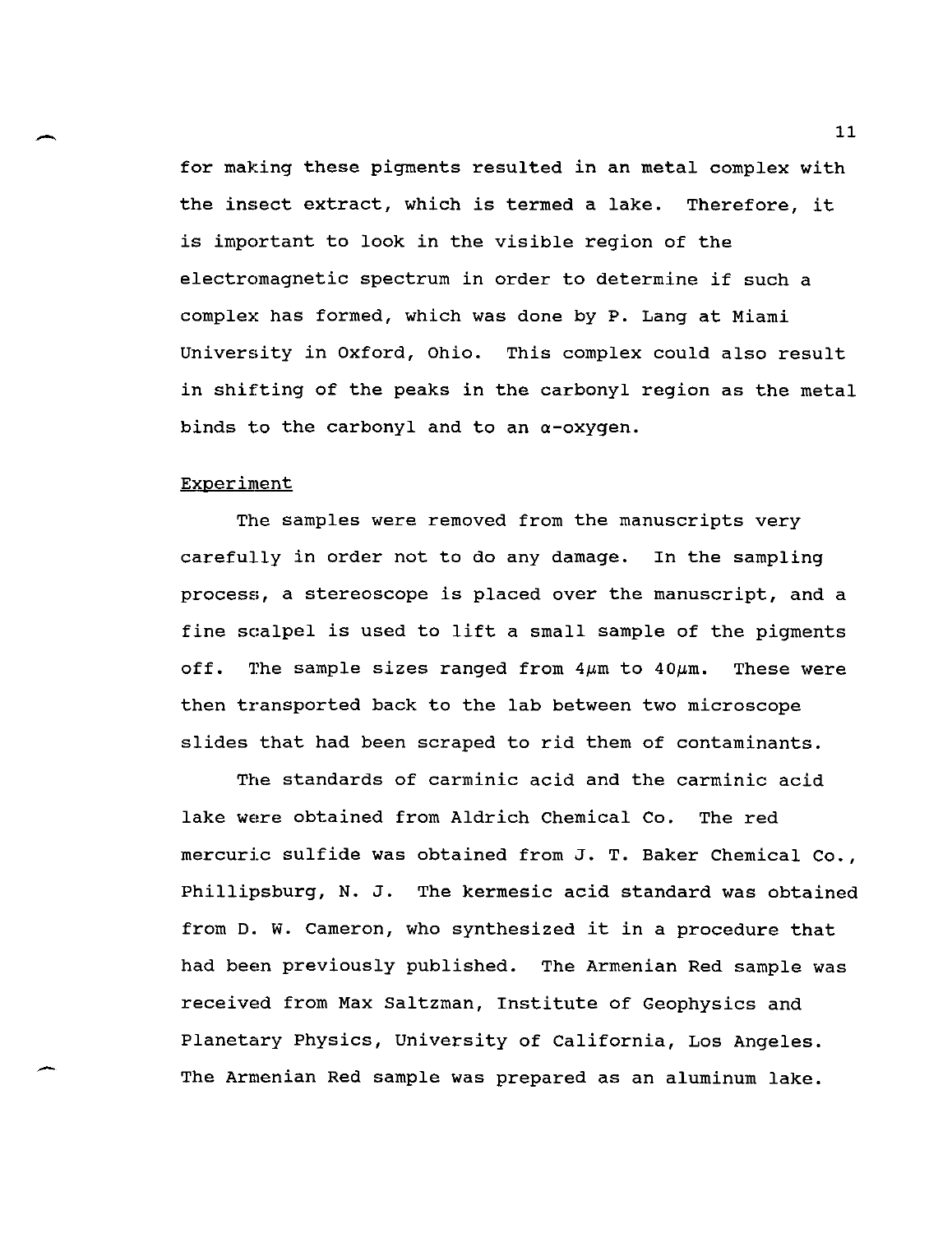The infrared spectra of the samples were obtained using the system described earlier. It is important to take into consideration the type of sample that is being characterized. For example, some of the pigment samples were very powdery and others were more pliable. For the samples of the latter type, it is rather simple to take a transmission spectrum because they make a good thin, large sample. For the powdery samples or for the samples that are highly absorbing, a KBr pellet can be made by mixing a small amount of the pigment with infrared grade KBr in a ratio of about 1. to a 100. This mixture is then pressed into a microscopic pellet using the tip of a metal probe, if the samples are microscopic in nature. For reference samples, where quantity was not as limited samples mixed with KBr were placed in a small die pressed in a hand press.

## Results and Discussion

The infrared spectra of the standards show that the absorption patterns vary with the different types of substituents. These results are summarized in Table 2. By comparing the results of these spectra to the pigments it is possible to deduce information about their composition. In addition to looking at the infrared spectra, it is also helpful to look at the visible spectra.

Figure 6 is an overlay of the infrared spectra of carminic acid, carminic acid lake, and the Armenian Red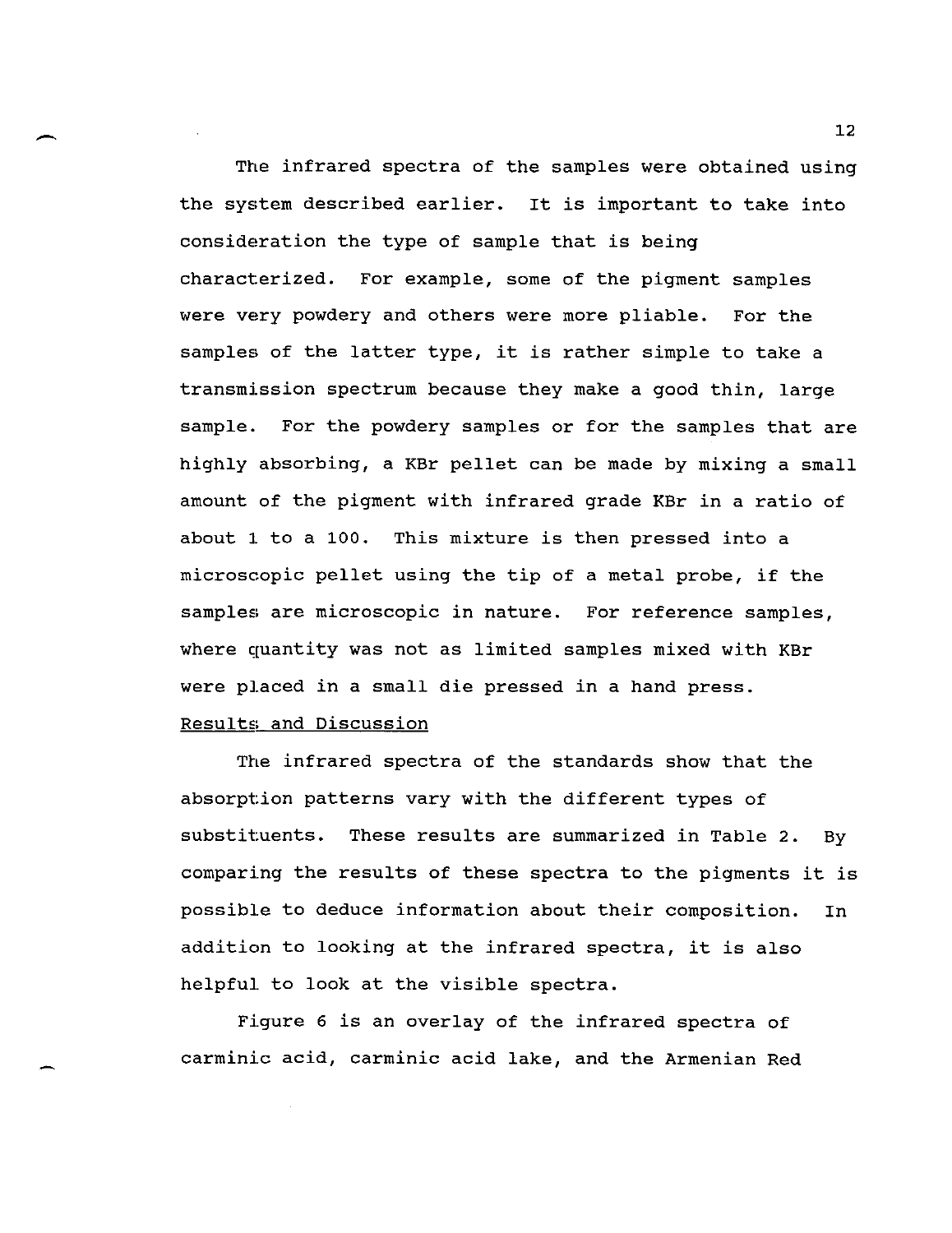Lake. It is apparent that they are very similar to one another in the absorption patterns. Armenian red lake correlates very nicely with the carminic acid lake. The absorptions that are labelled at 1254 and 1226  $cm<sup>-1</sup>$  are due to the C-OH and C-O-C vibrations of the glucosyl substituent (2). 17he spectra in Figure 7 indicate that there is a differemce between the kermesic and carminic acids due to the glucosyl substituent present on the carminic acid but not on the kermesic acid.

The infrared spectra of the samples from the manuscripts give a good indication of the composition of the pigments. In the infrared spectrum of a magenta pigment from MS 131, Figure 8, shows a broad -OH stretching and carbonyl absorptions at 1647 and 1577  $cm<sup>1</sup>$ , glucosyl absorptions at 1074 and 1032  $cm<sup>-1</sup>$ , which is consistent with the formation of a lake with a sugar substituent as compared to the spectrum in Figure 6. Figure 9 shows the visible spectrum of HgS overlayed with a magenta pigment from MS 131. 17his indicates that the red pigment is composed of red HgS in addition to the anthraquinone lake. In Figure 10, the spectrum of a red pigment from MS 232 is shown. This spectrum indicates that a carminic acid lake is probably the predominant component of the pigment studied. One can again observe the rather broad -OH peak, the carbonyl absorptions, and the glucosyl absorptions present. In the infrared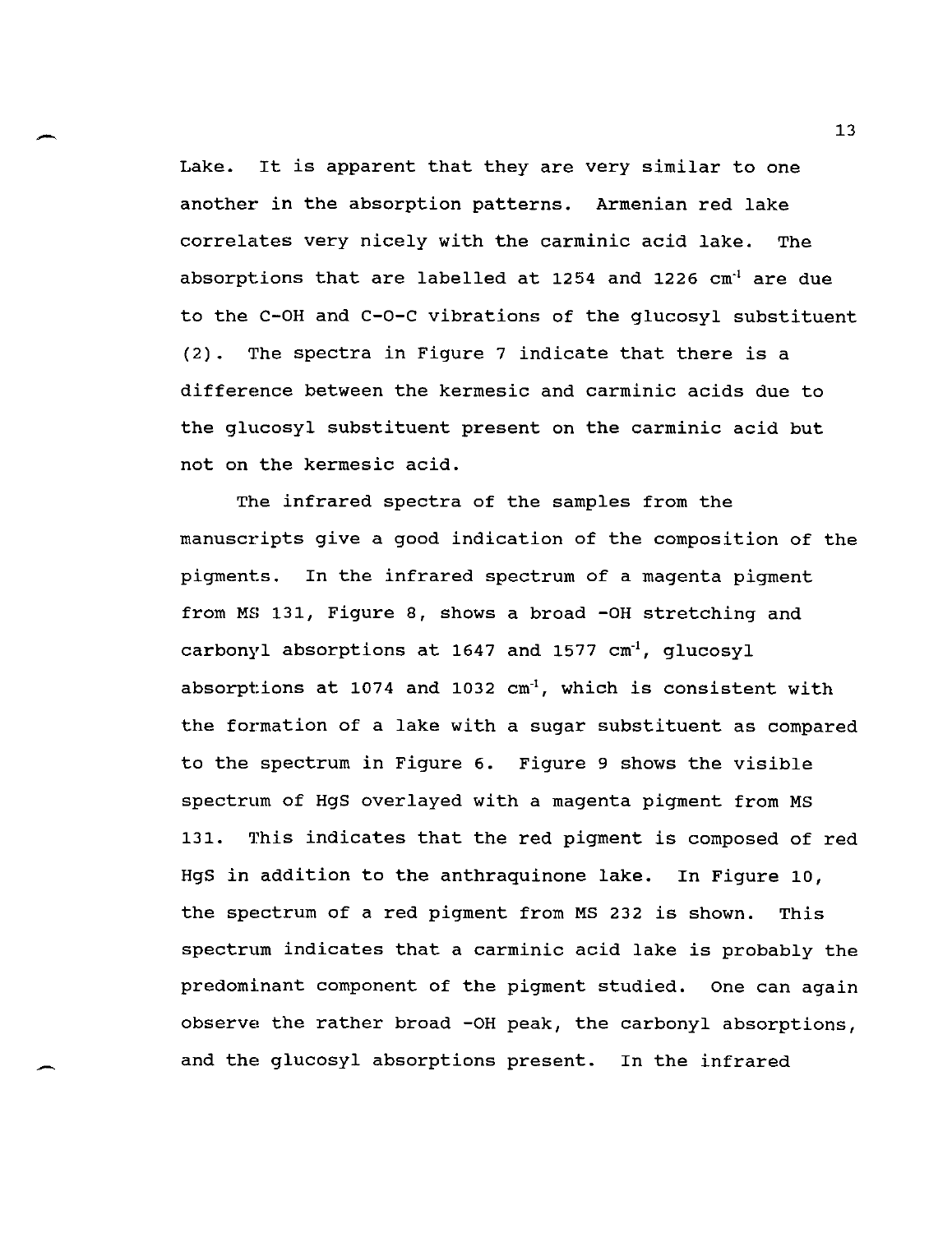$\overbrace{ }$ <br> $\overbrace{ }$   $\overbrace{ }$   $\overbrace{ }$   $\overbrace{ }$   $\overbrace{ }$   $\overbrace{ }$   $\overbrace{ }$   $\overbrace{ }$   $\overbrace{ }$   $\overbrace{ }$   $\overbrace{ }$   $\overbrace{ }$   $\overbrace{ }$   $\overbrace{ }$   $\overbrace{ }$   $\overbrace{ }$   $\overbrace{ }$   $\overbrace{ }$   $\overbrace{ }$   $\overbrace{ }$   $\overbrace{ }$   $\overbrace{ }$   $\overbrace{ }$   $\overbrace{ }$   $\overbrace{ }$   $\overbrace{ }$   $\overbrace{$ spectrum of MS 965, page 6, shown in Figure 11, there are definite N-H stretching absorptions along with the amide I  $(1643 \text{ cm}^{-1})$  and amide II  $(1555 \text{ cm}^{-1})$  absorptions. This indicates that protein is present, perhaps due to the animal nature (i.e., beetle extract) rather than plant nature of the piqment. When the visible spectra of the red and magenta pigments from MS 965, page 6, are compared to the visible spectrum of the Armenian Red Lake, as in Figure 12, it is apparent that the carminic acid lake is a major component. When the visible spectra of the red pigments from manuscripts 965, page 9, and 232 are compared to one another, Figure 13, they show similar absorptions, indicating a common, but unidentified red pigment (2).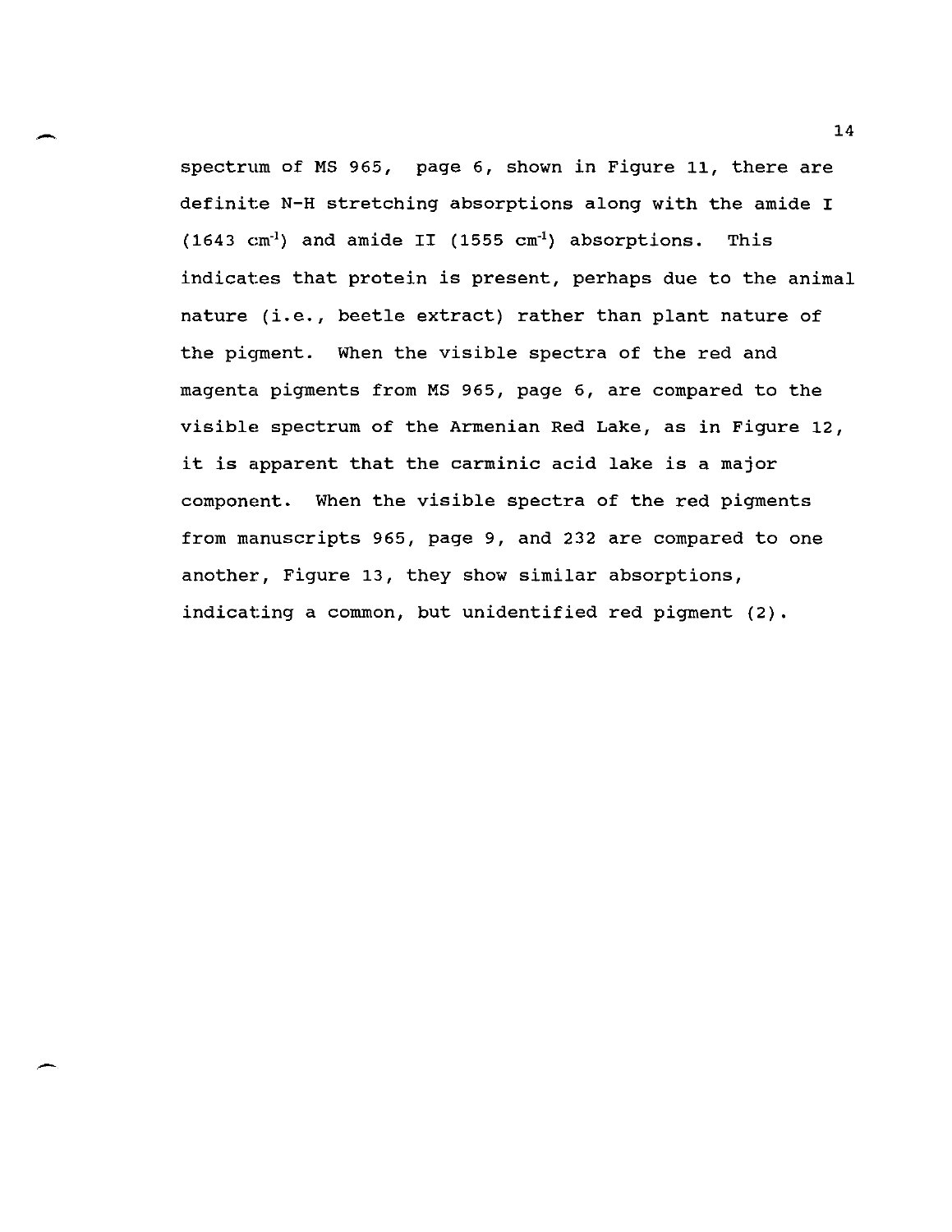# Part IV

-

## **SUMMARY**

It is evident from the above experiments that infrared micro spectroscopy is a very useful and versatile technique for analyzing samples. Firstly, the research reported herein as shown that transmittance, specular reflectance, and diffuse reflectance spectra can easily be obtained using IR microscope and that the information obtained in the differemt spectra are similar. Sample preparation and factors affecting each experiment have been described. Secondly, we have shown that the IR spectra of tomato cuticles vary with maturation stage and extraction time. Finally, molecular information was obtained on historic paint fragments without visible damage to the manuscript. Spectral evidence indicates the presence of carminic acid lakes in two of the manuscripts studied, and the use of a mixture, of vermillion and anthraquinone in a third.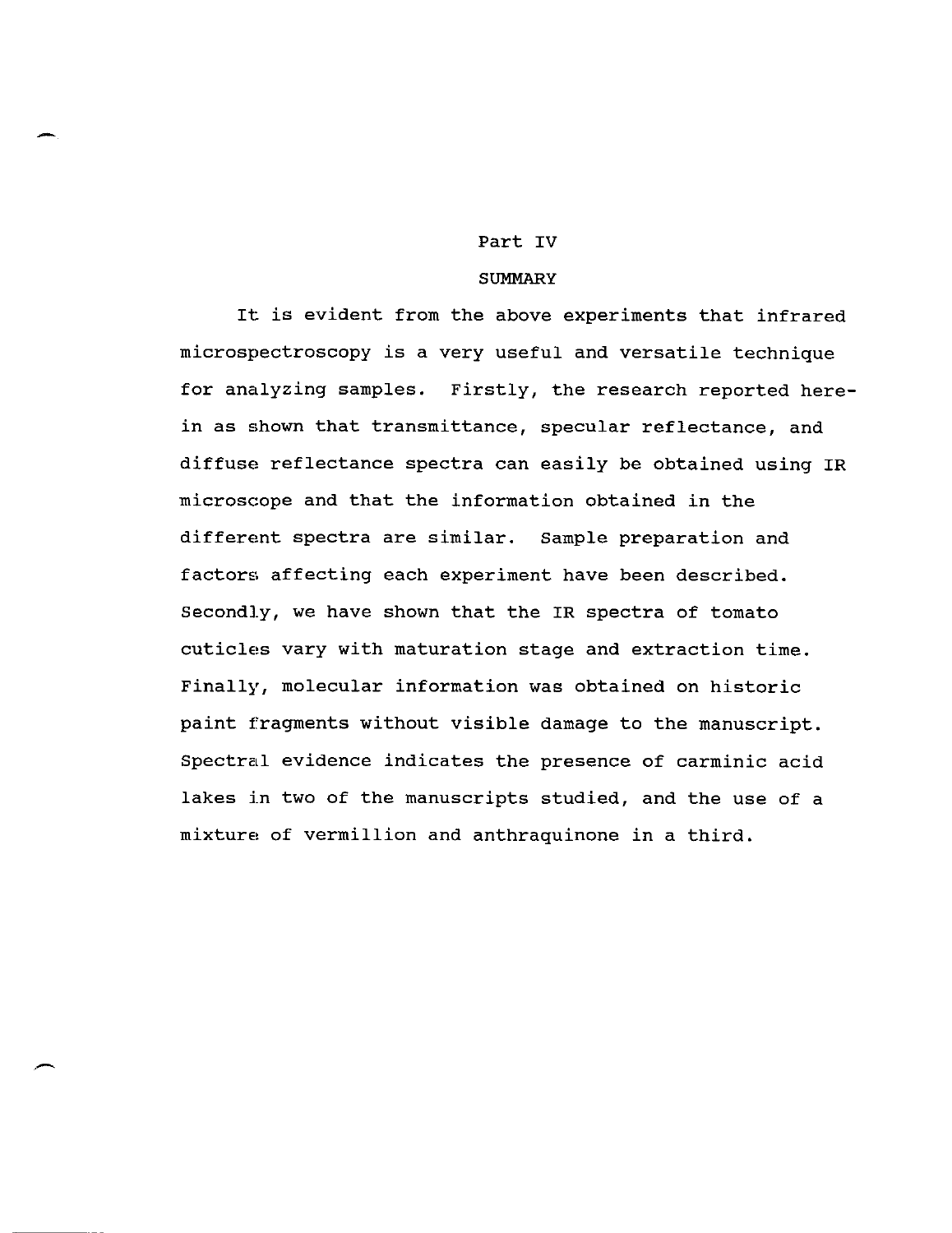#### REFERENCES

- 1. Lang, P. L.; Richwine, L. J. Proper Sampling with Today's IR Instruments, Patricia B. Coleman, Ed., CRC Press, Boca Raton, FL, in press.
- 2. Lang, P. L.; Orna, M. V.; Richwine, L. J.; Mathews, T. F.; Nelson, R. S. Microchemical Journal, **45,**  1-15, 1992, in press.
- 3. Bloom, H.; Briggs, L. H.; Cleverly, B. J. Chem. Soc., 1959, 178-185.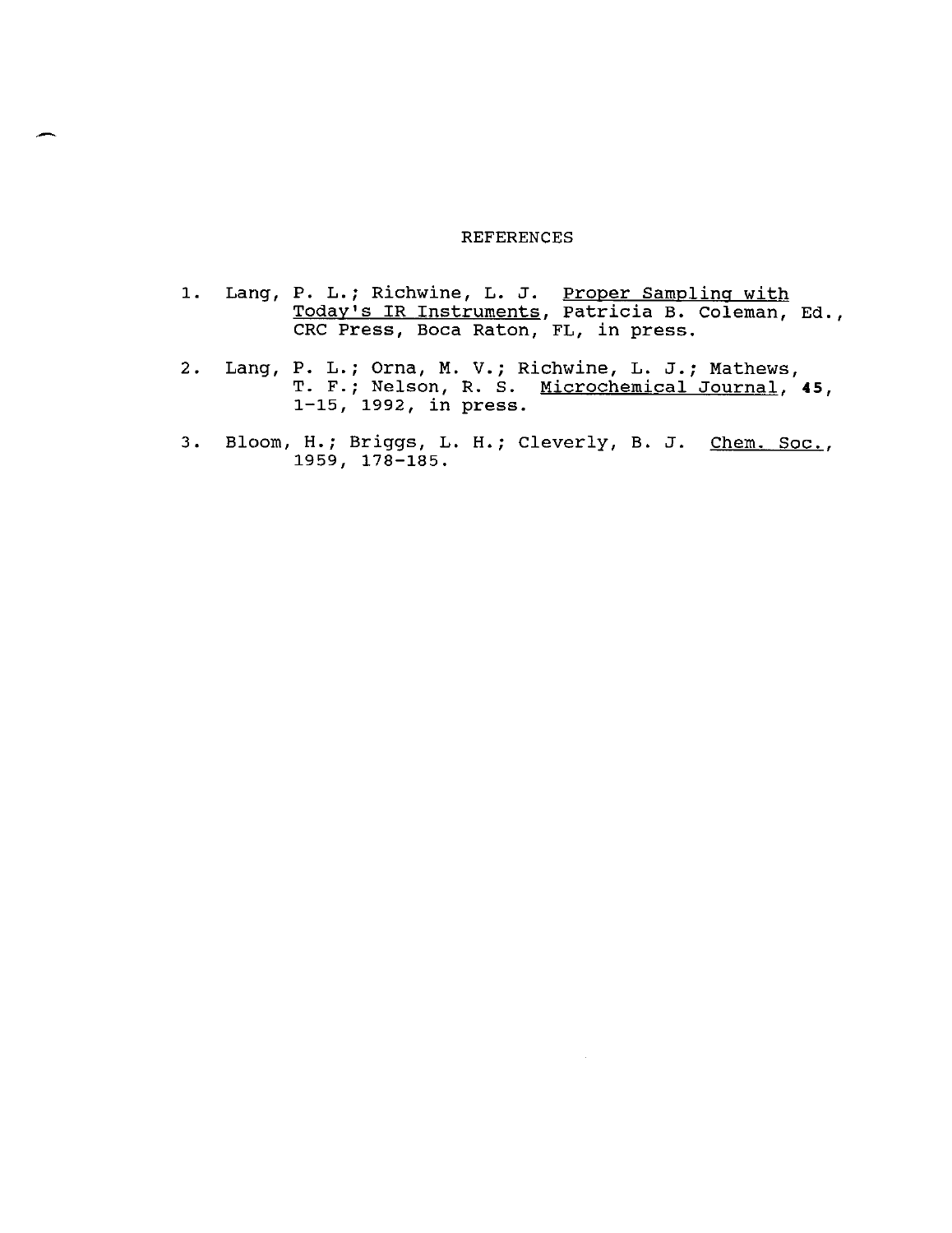# TABLE 1

# ANTHRAQUINONE STUDIES BY BLOOM, BRIGGS, AND CLEVERLY

| Type of anthraquinone<br>(according to $\alpha$ -OH position) | Ketone<br>$C=O$ frequencies $(cm^{-1})$ |           |  |
|---------------------------------------------------------------|-----------------------------------------|-----------|--|
| No $\alpha$ -OH present                                       | 1678-1653                               |           |  |
| $1-OH$                                                        | 1675-1647                               | 1637-1621 |  |
| $1:8-(OH)$ ,                                                  | 1678-1661                               | 1626-1616 |  |
| $1:4-$ or $1:5-(OH)$ ,                                        | 1645-1608                               |           |  |
| $1:4:5-(OH)$ ,                                                | 1616-1592                               |           |  |
| $1:4:5:8-(OH)4$                                               | 1592-1572                               |           |  |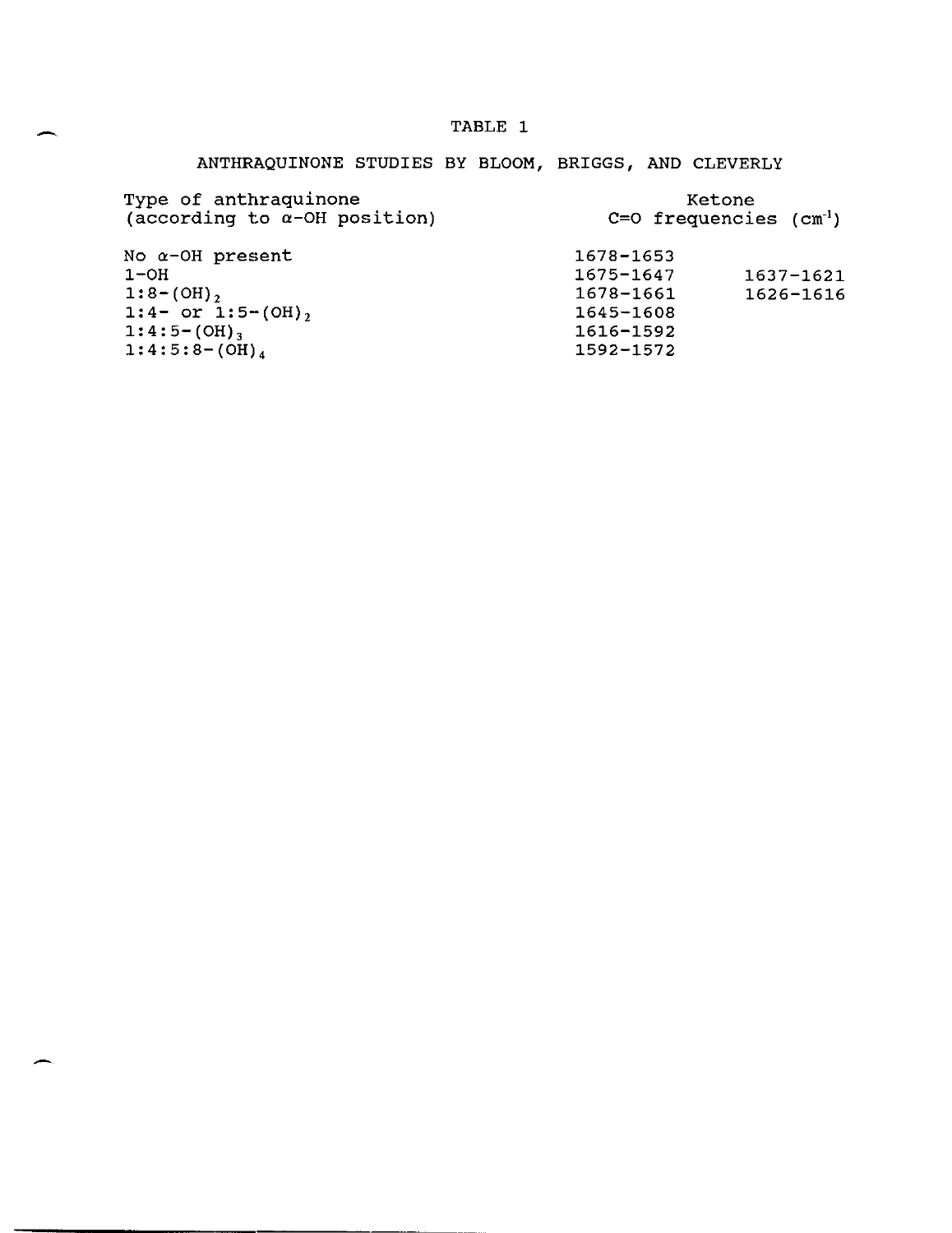# TABLE 2

DIAGNOSTIC ABSORPTIONS (cm<sup>-1</sup>) OBSERVED IN ORGANIC RED REFERENCES

|                      | Acid<br>$C=O$  | Lang et. al.<br>Ketone<br>$C=O$ | Aromatic<br>$C=C$ | Bloom et. al.<br>Ketone Aromatic<br>$C=O$ | $C=C$        |
|----------------------|----------------|---------------------------------|-------------------|-------------------------------------------|--------------|
| Carminic Acid        | 1713           | $1666$ (sh),<br>1618            | 1574              |                                           |              |
| Kermesic Acid        | 1707           | 1675, 1618                      | 1561              |                                           |              |
| Lac Dye '76          | 1718(br) 1616  |                                 | 1574              |                                           |              |
| Lac Dye '77          | 1708 (br) 1626 |                                 | 1582              |                                           |              |
| Laccaic Acid         |                | 1705(sh) 1630, 1631             | 1579,<br>1561     |                                           |              |
| Alizarin<br>Purpurin |                | 1664, 1634<br>1622              | 1587<br>1584      | 1658, 1634<br>1621                        | 1587<br>1580 |

(Lac Dye primarily consists of Laccaic Acid A)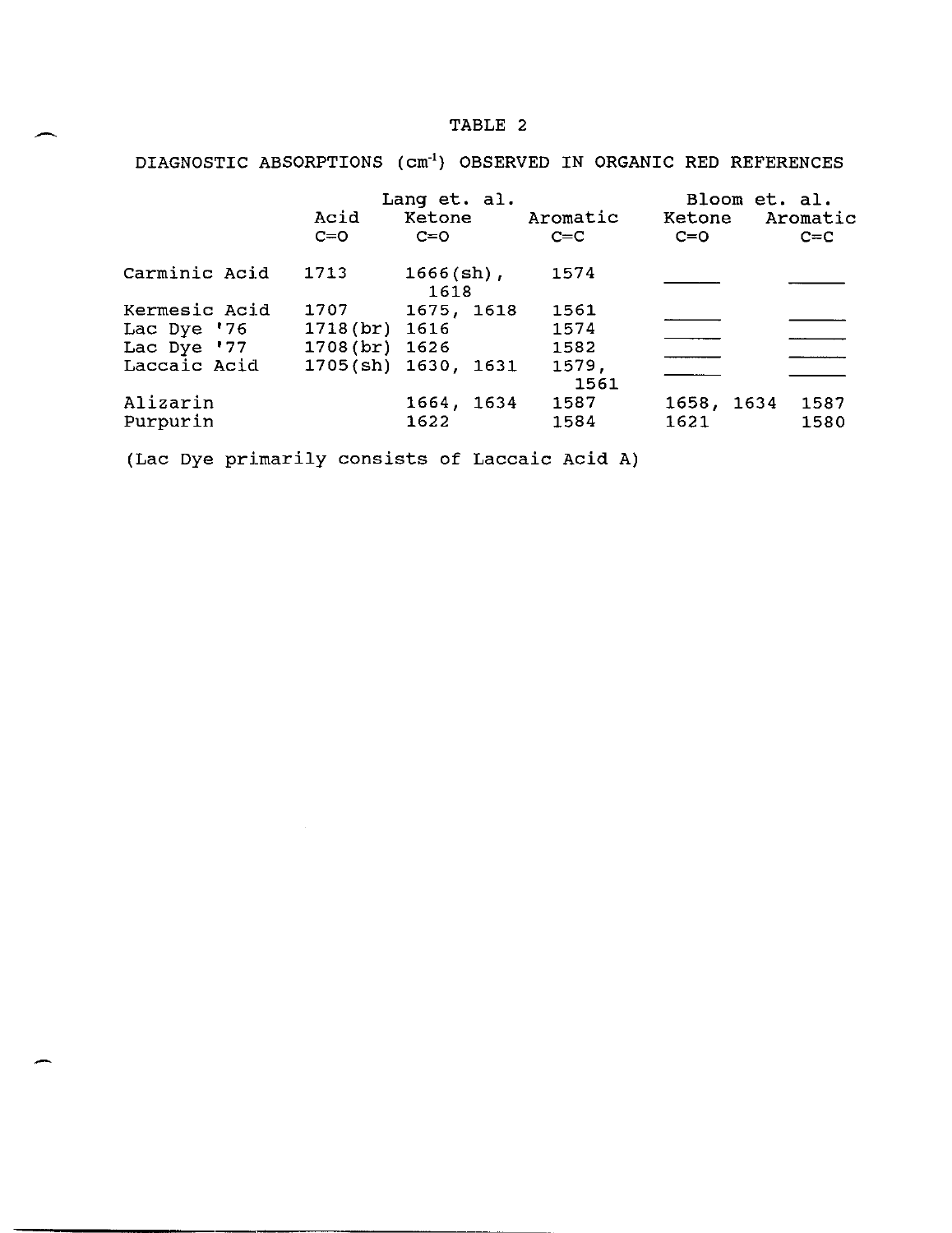

Transmittance spectrum of nylon tie.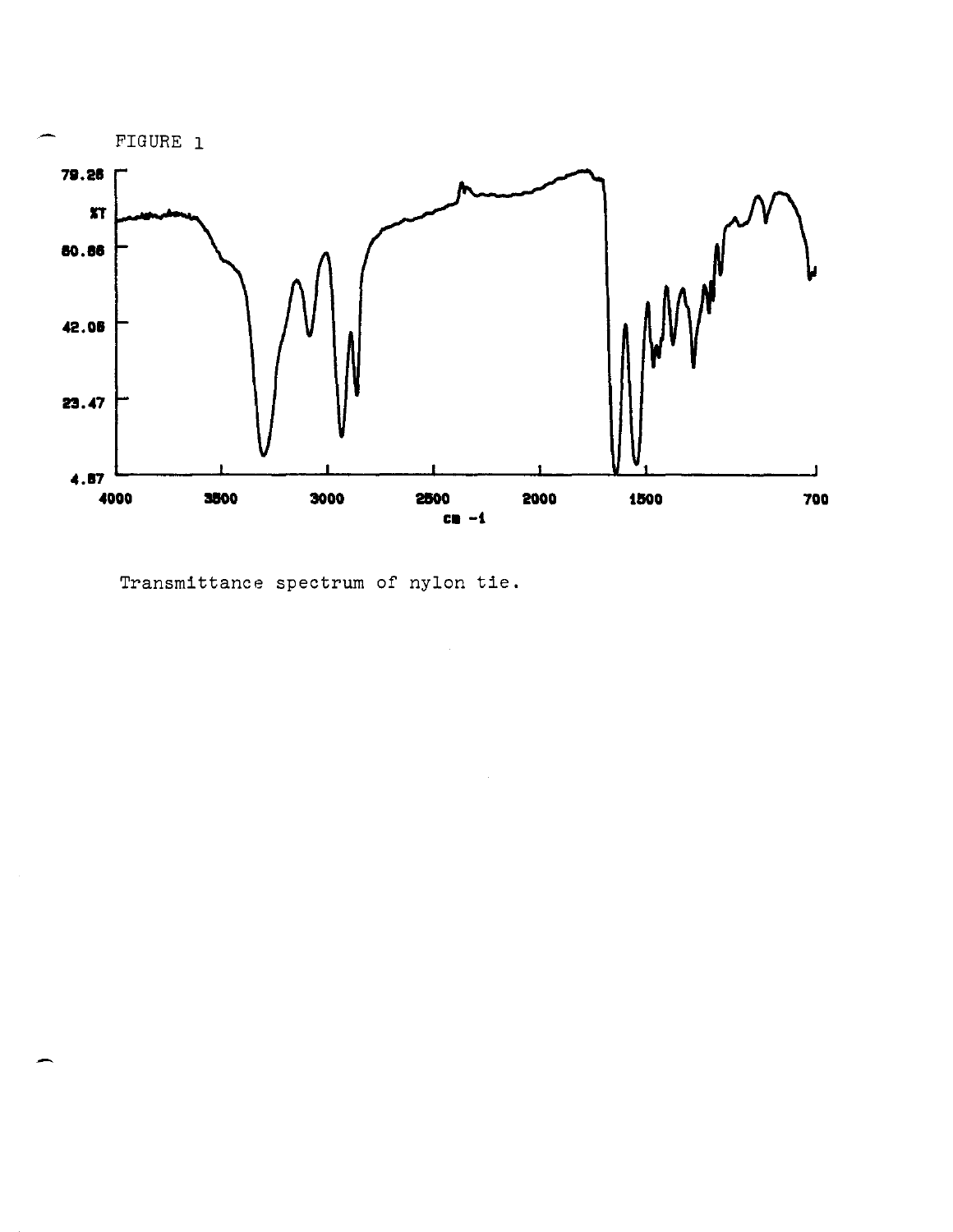

a) Specular reflectance spectrum of nylon tie,



b) Kramer-Kronig correction of specular reflectance spectrum.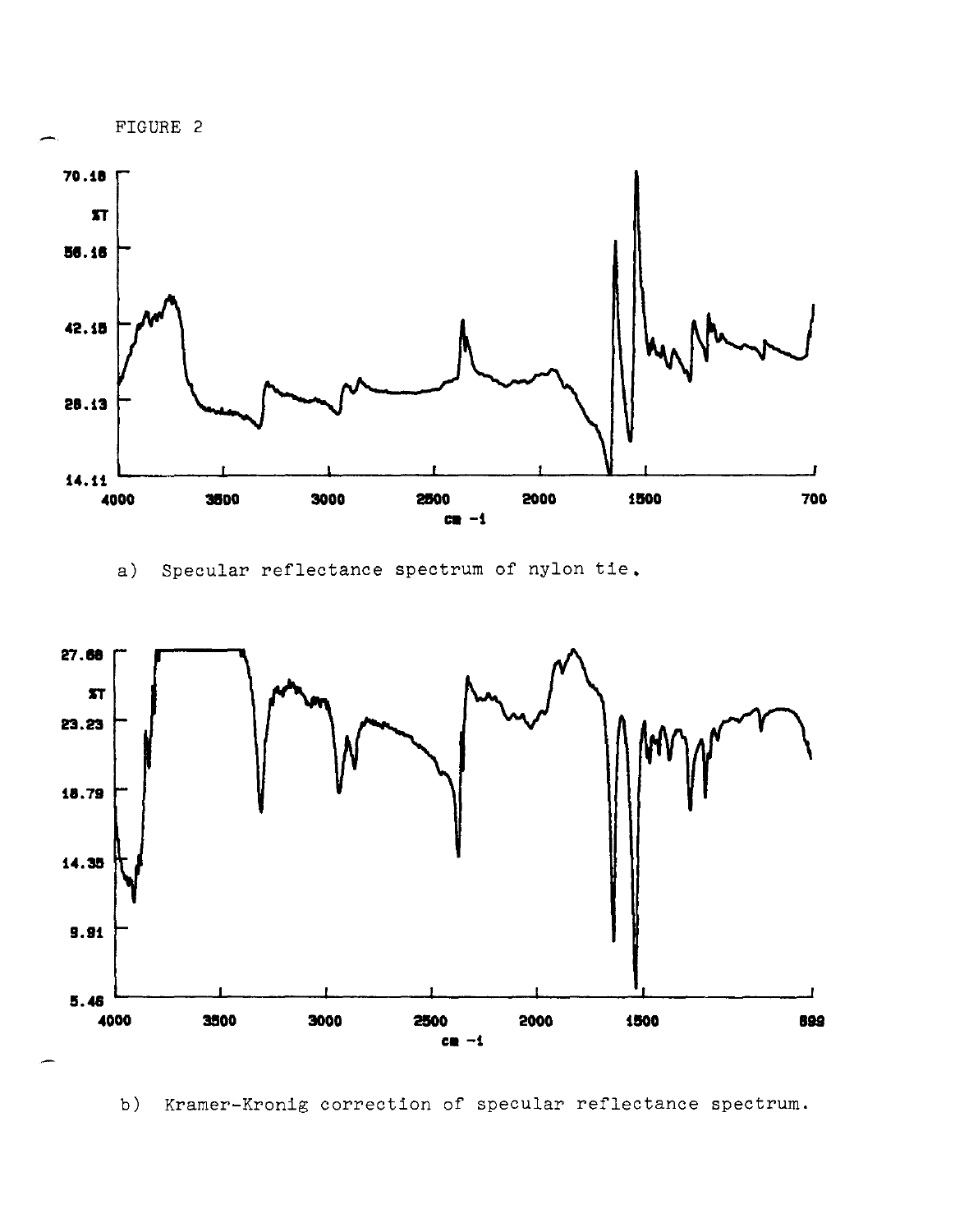

b) Kebulka-Munk transformation of diffuse reflectance spectrum.

 $\mathbb{R}^2$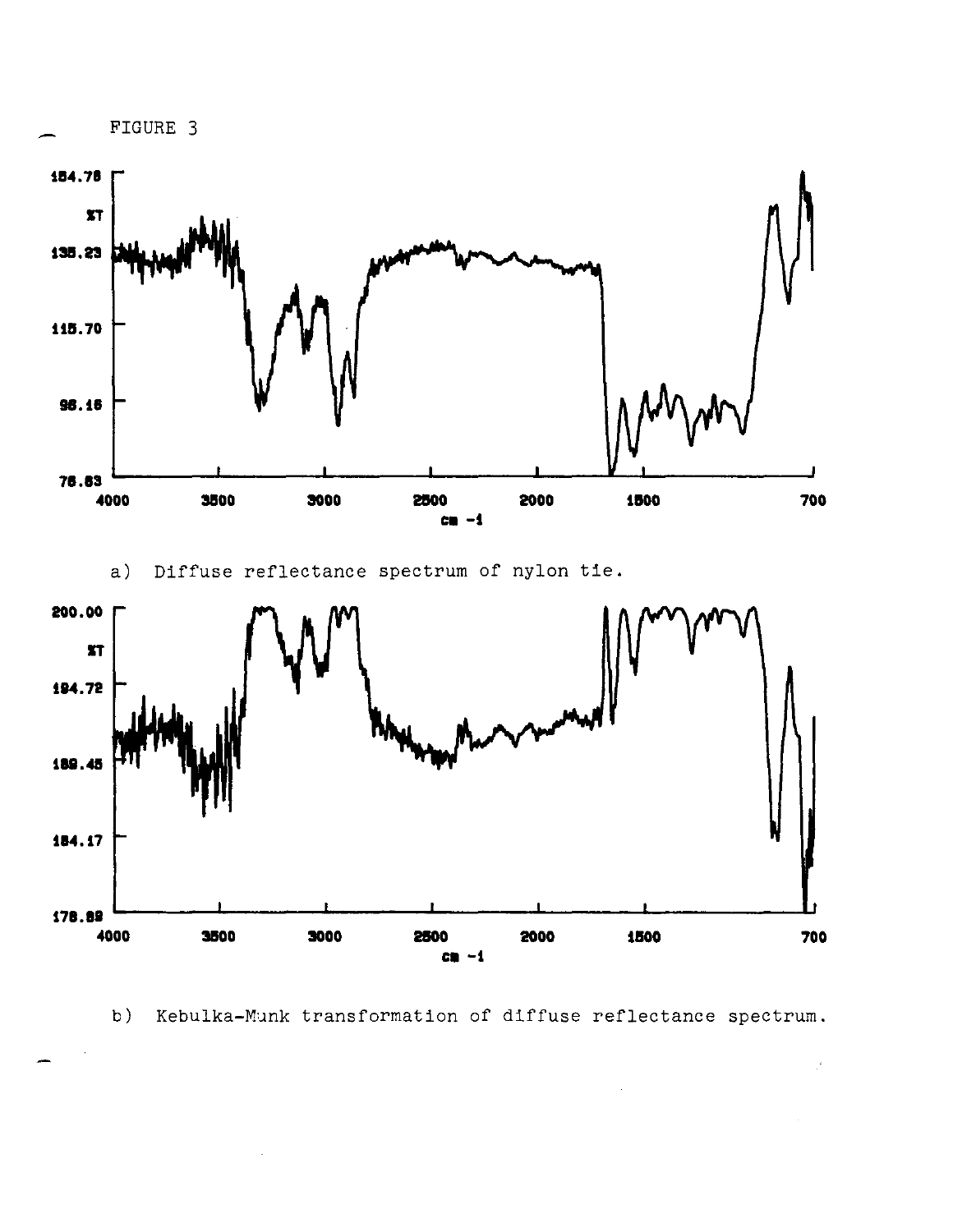

FIGURE 4 Spectra of tomato cuticle extracts that vary with maturation stage



stage 1 Extract 2

(









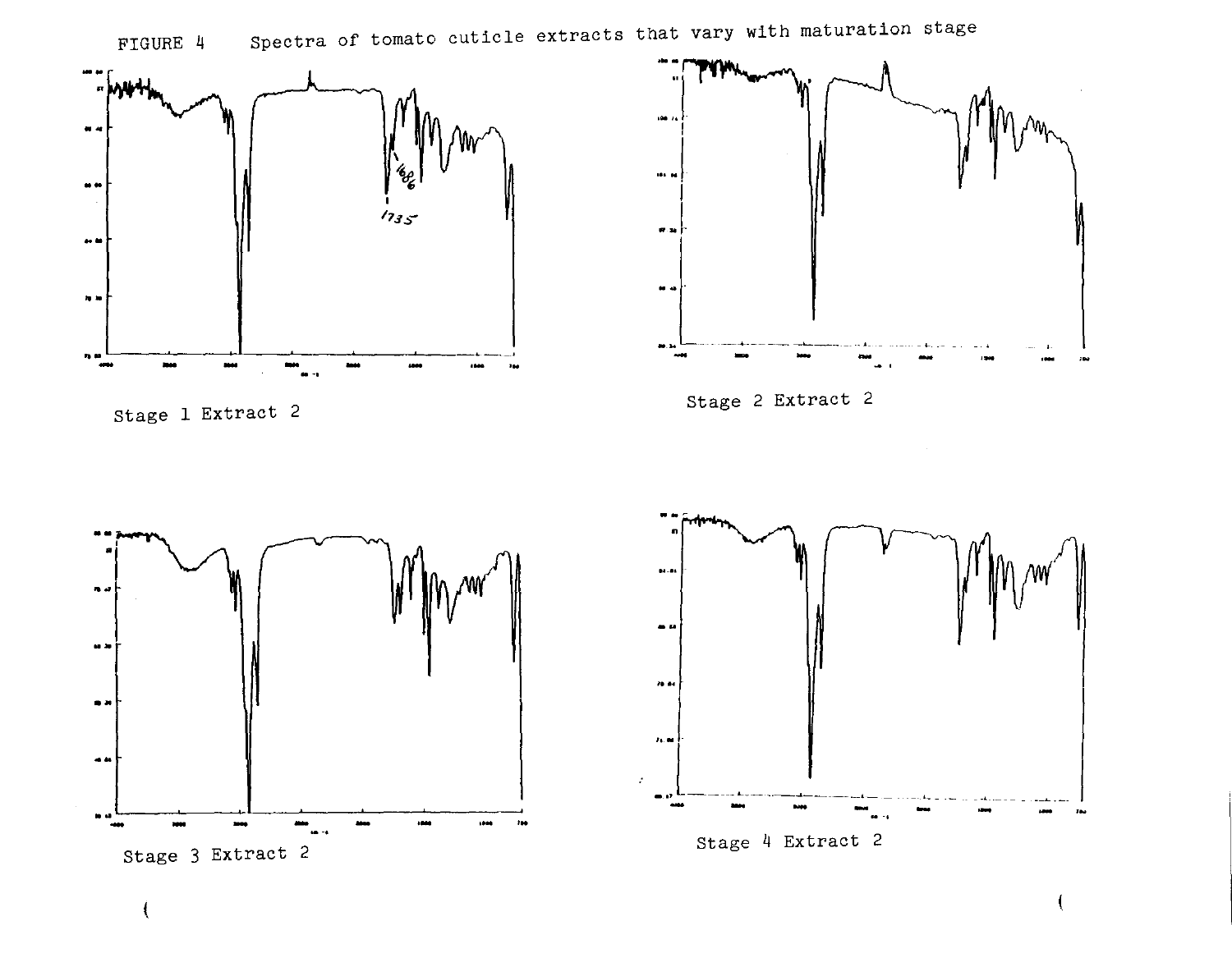



Stage 1 Extract 1









Stage 1 Extract  $4$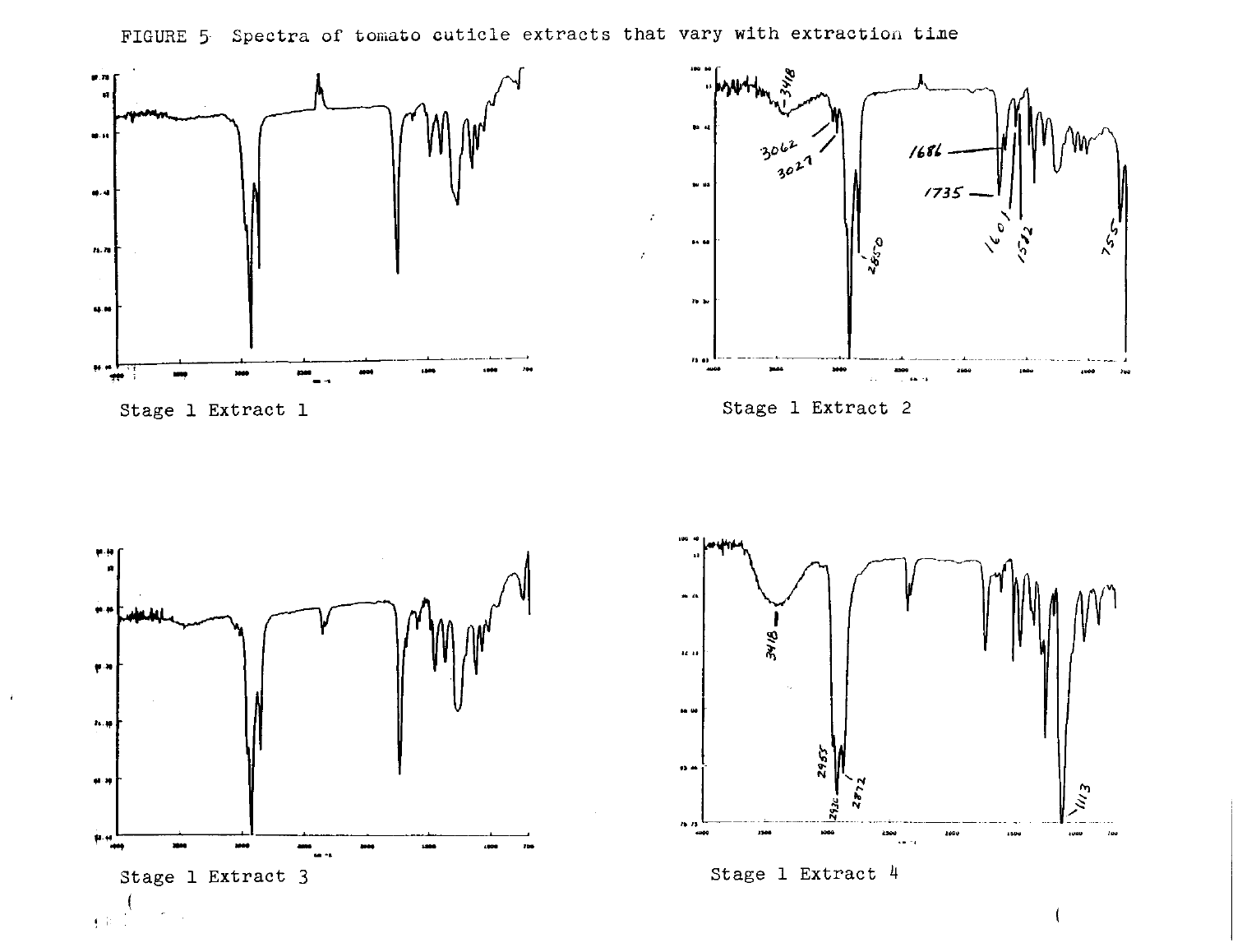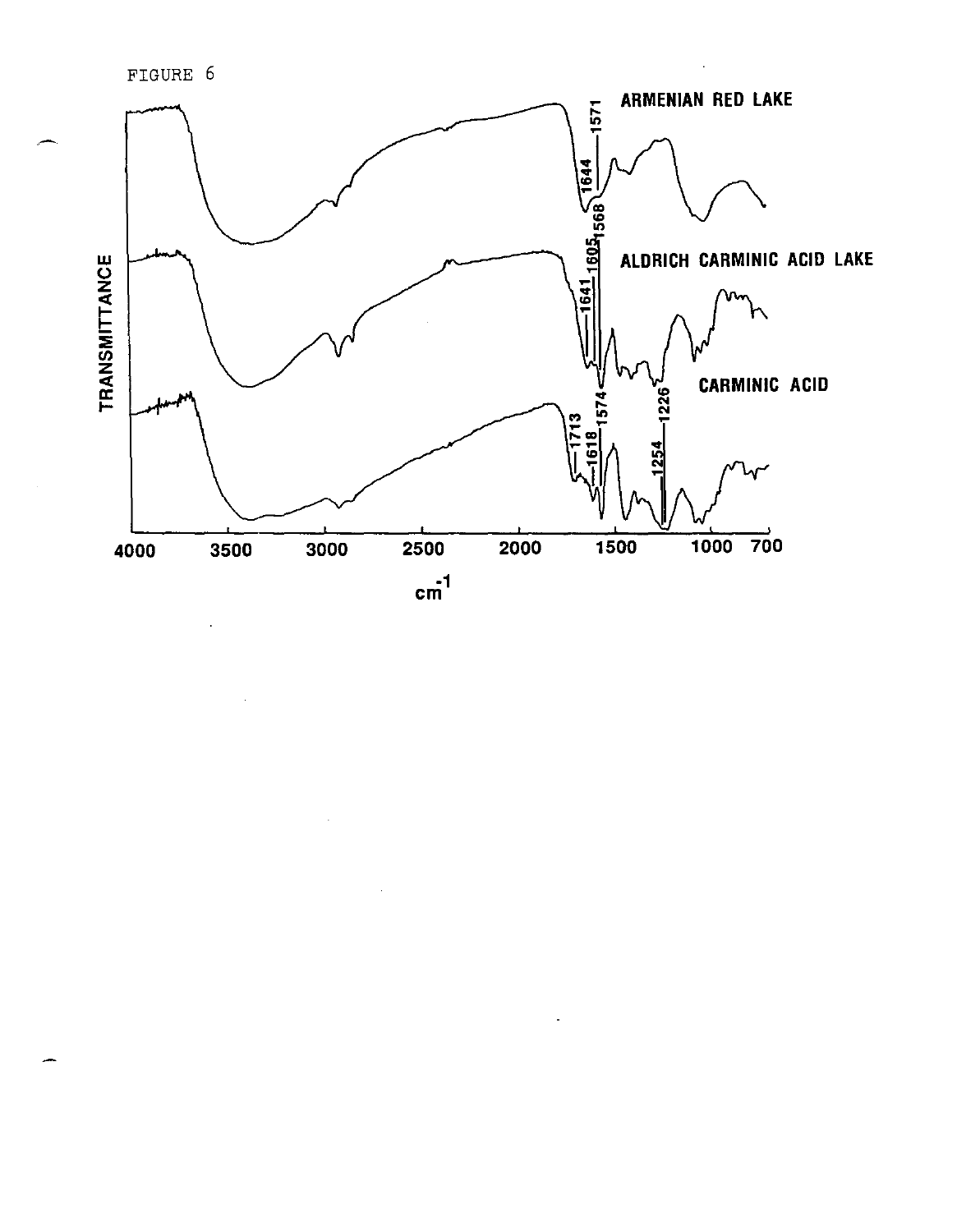FIGURE 7



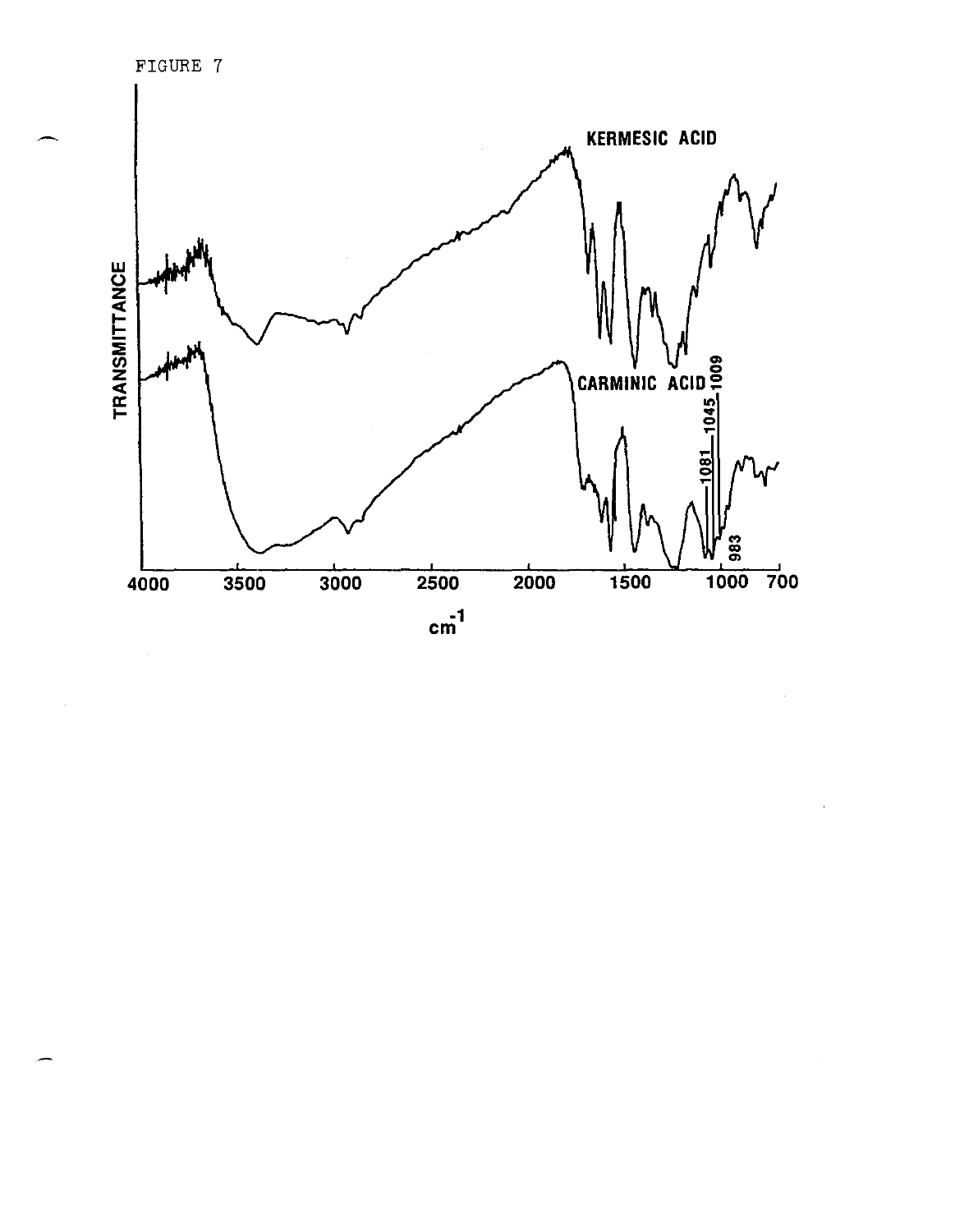

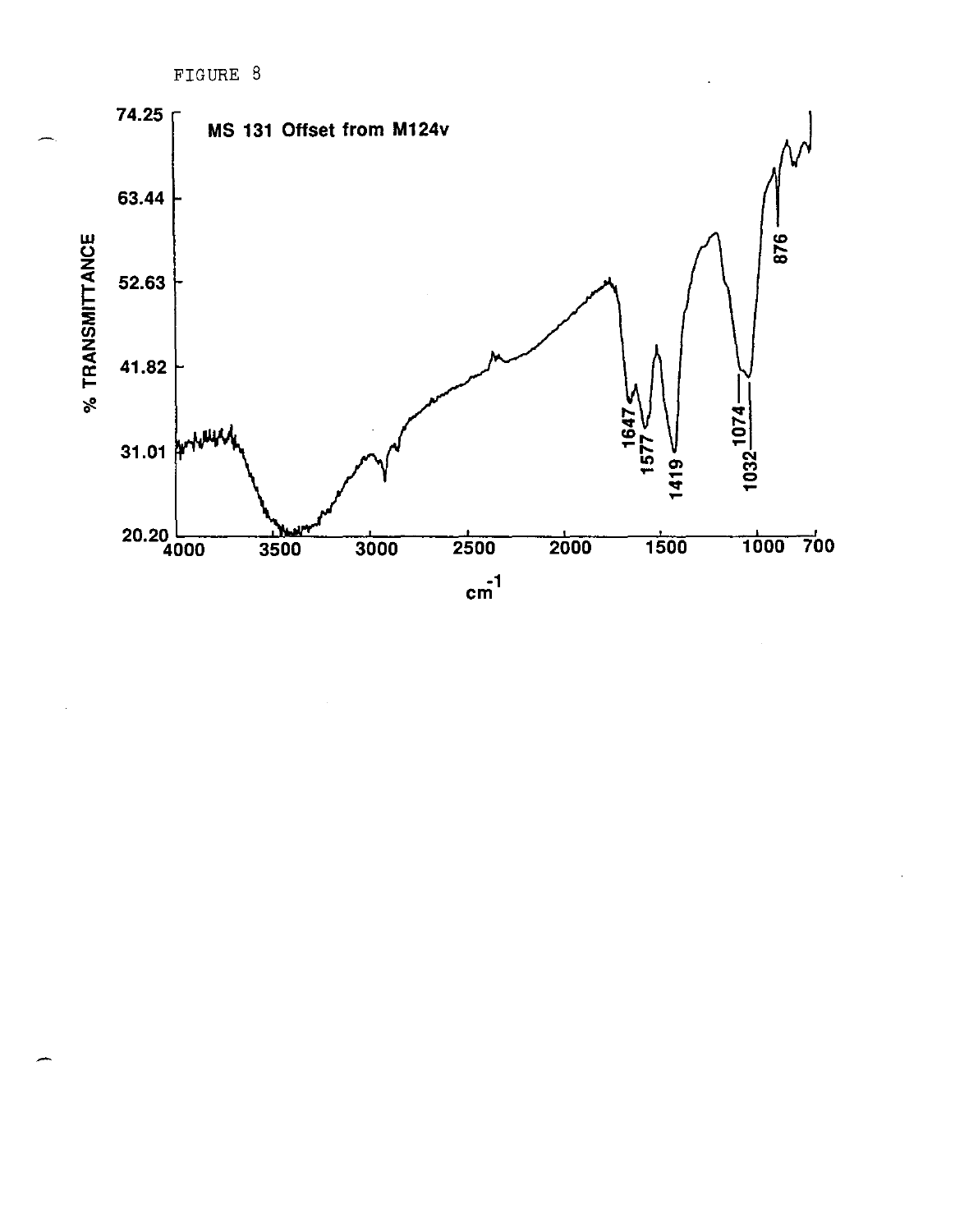FIGURE 9

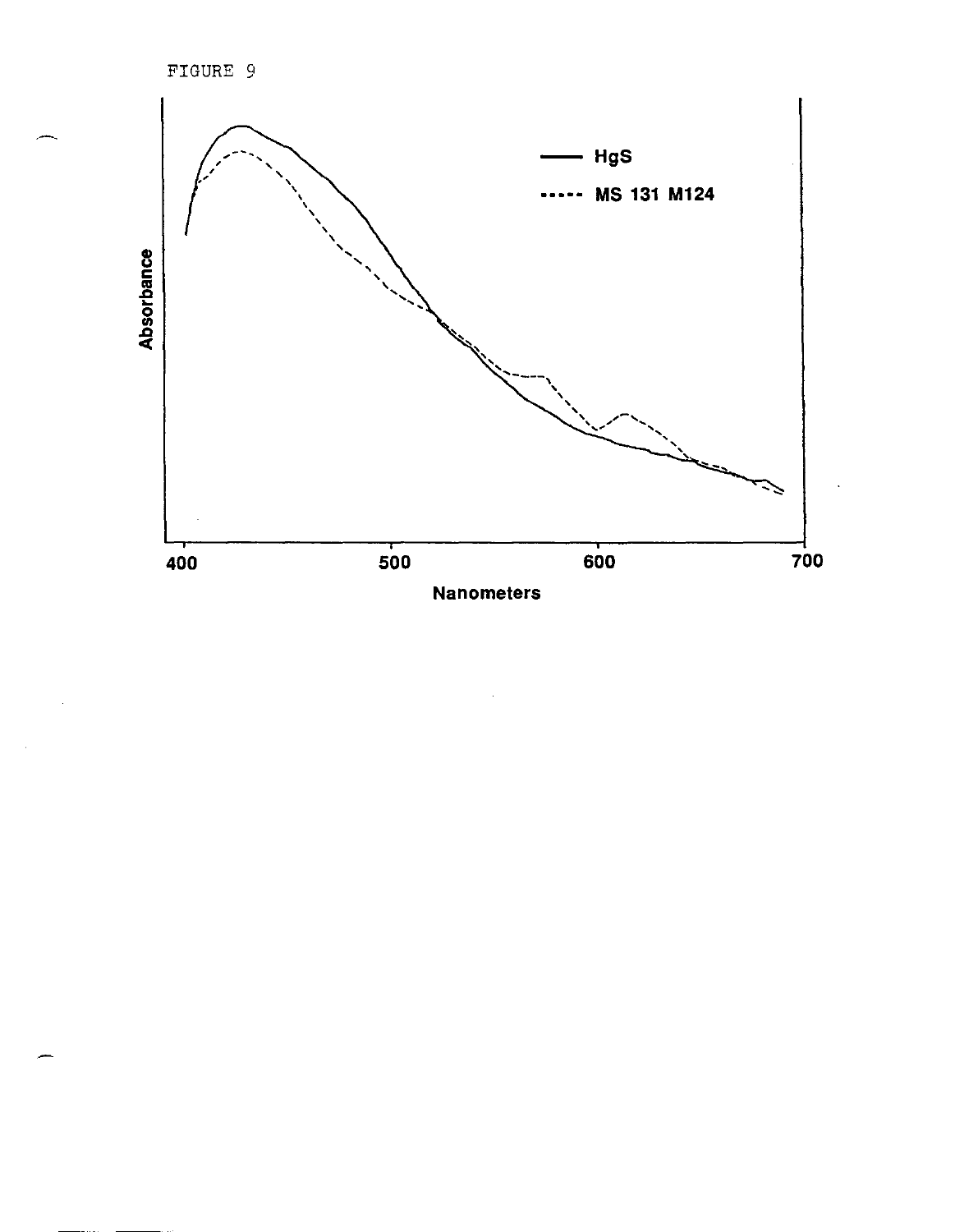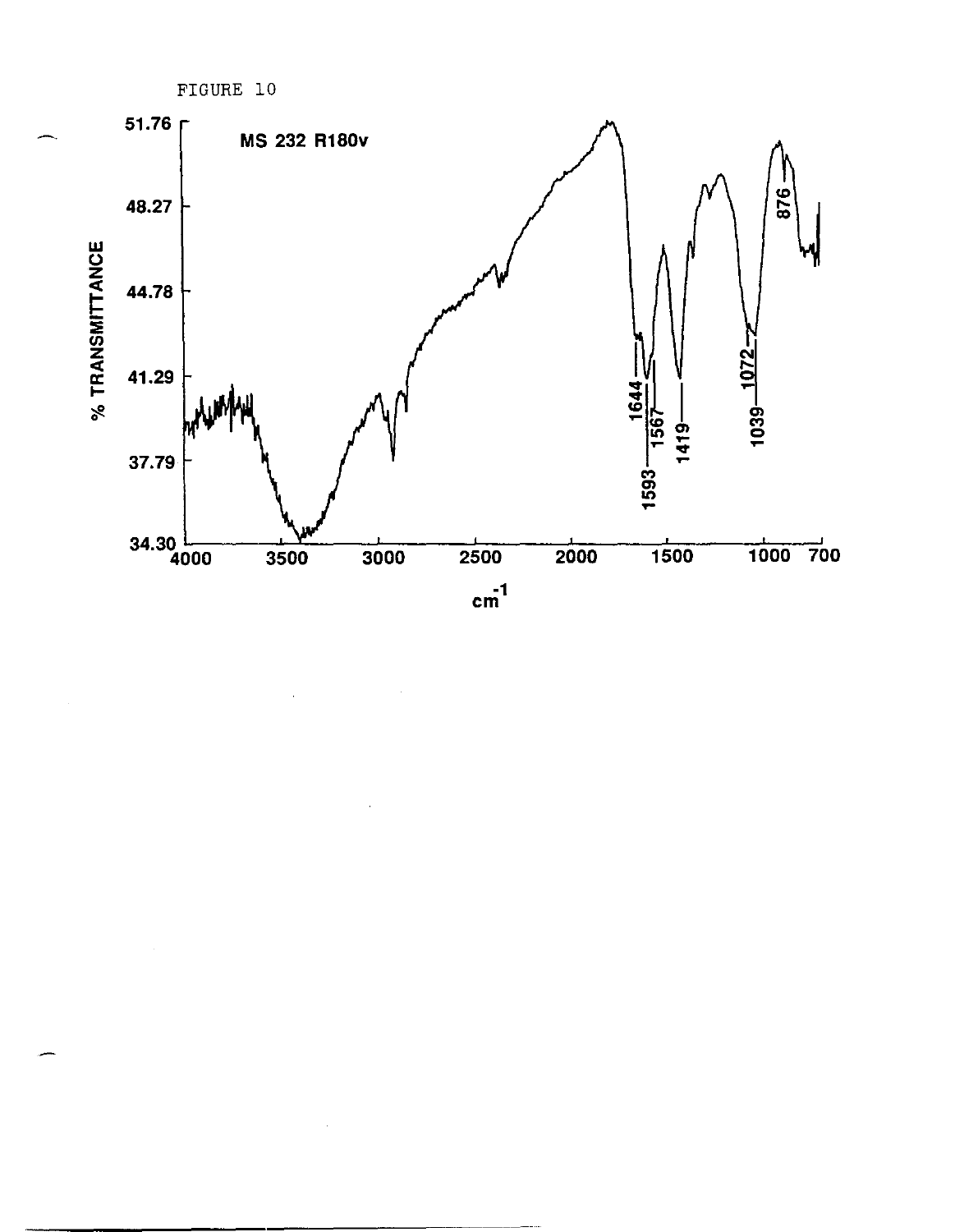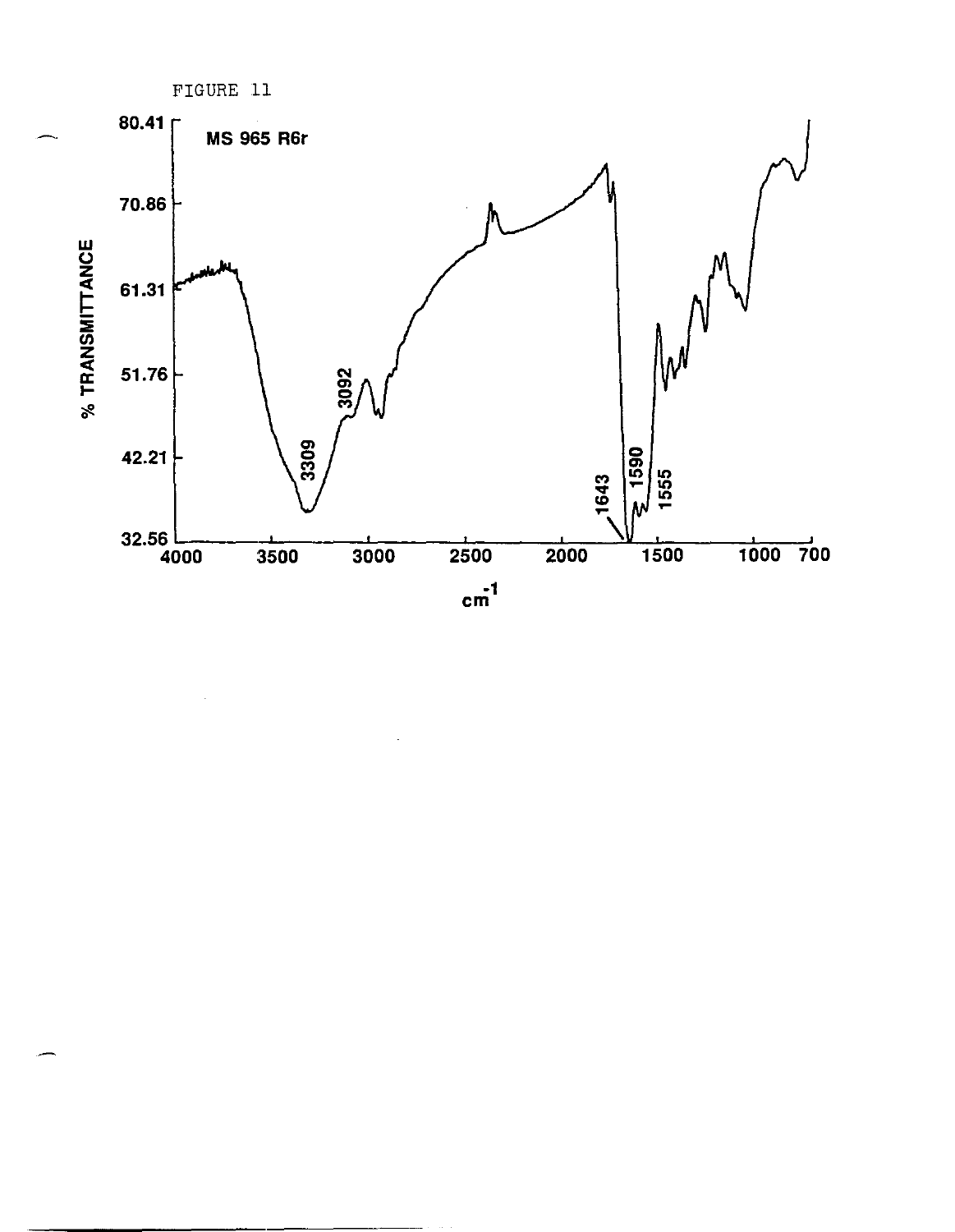FIGURE 12